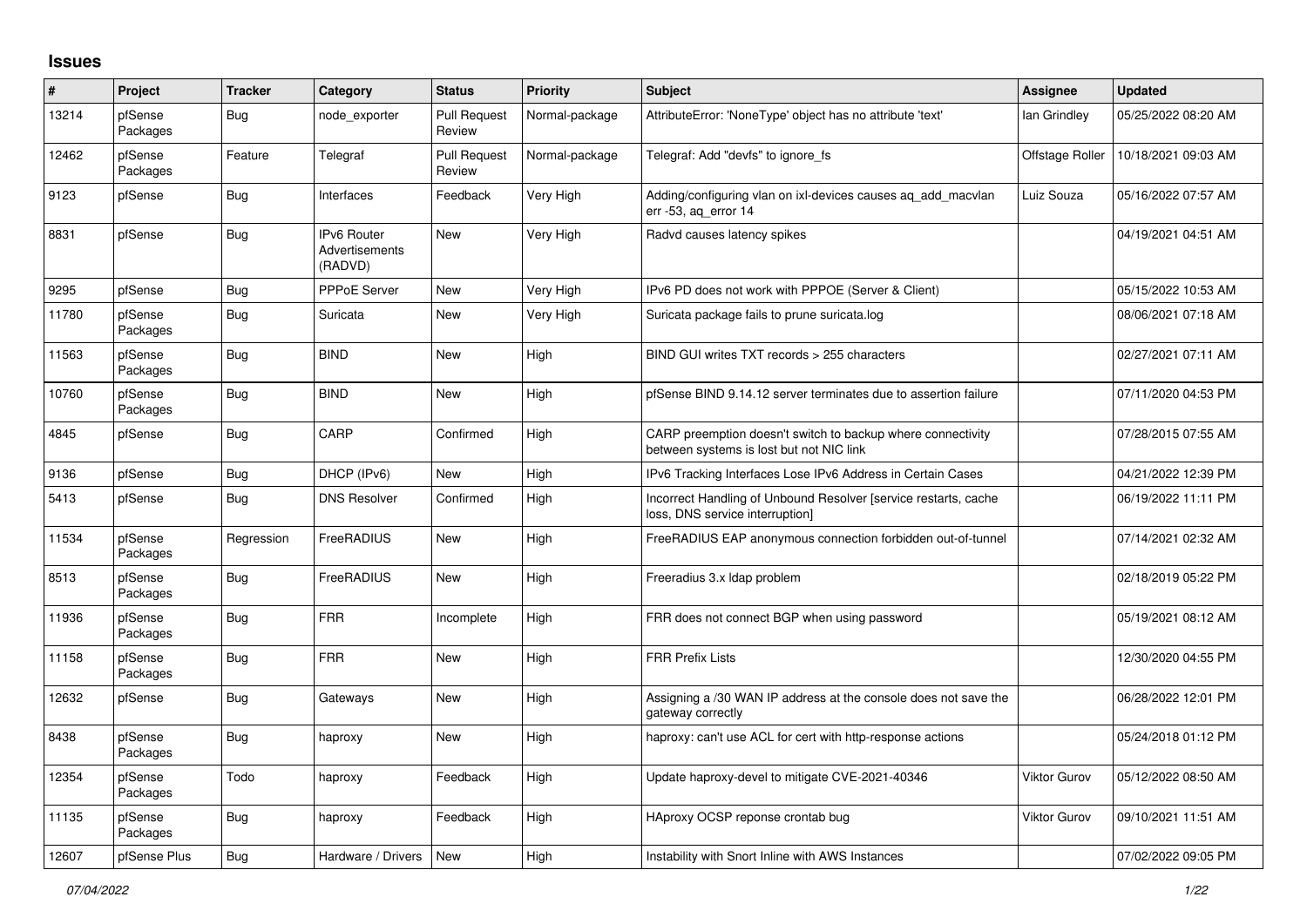| #     | Project             | <b>Tracker</b> | Category              | <b>Status</b>                 | Priority | <b>Subject</b>                                                                                                                                                                | <b>Assignee</b>   | <b>Updated</b>      |
|-------|---------------------|----------------|-----------------------|-------------------------------|----------|-------------------------------------------------------------------------------------------------------------------------------------------------------------------------------|-------------------|---------------------|
| 12746 | pfSense             | Feature        | Interfaces            | <b>New</b>                    | High     | IPoE feature for WAN interface                                                                                                                                                |                   | 02/01/2022 01:42 AM |
| 8158  | pfSense             | <b>Bug</b>     | Interfaces            | <b>New</b>                    | High     | IPv6 Track Interface issue with more than one WAN-Gateway and<br>a number of internal interfaces at least track interface from one<br>interface does not work on regular base |                   | 12/03/2017 09:00 AM |
| 8089  | pfSense             | <b>Bug</b>     | Interfaces            | <b>New</b>                    | High     | VLAN page breaks after config restore to new hardware.                                                                                                                        |                   | 11/21/2017 01:38 PM |
| 8050  | pfSense             | <b>Bug</b>     | Interfaces            | <b>New</b>                    | High     | Enabling bridge while interfaces have link freezes console                                                                                                                    |                   | 11/03/2017 04:38 PM |
| 7730  | pfSense             | <b>Bug</b>     | Interfaces            | <b>New</b>                    | High     | 2.3.4 1 greX: loop detected when hit save on filter rules or<br>interfaces                                                                                                    |                   | 07/27/2017 08:16 AM |
| 13227 | pfSense             | Feature        | <b>IPsec</b>          | <b>New</b>                    | High     | Enable IPSec Virtual IP Pool assignment by Radius for Mobile<br>Users - SIMPLE FIX                                                                                            |                   | 05/27/2022 10:15 AM |
| 5355  | pfSense             | <b>Bug</b>     | <b>IPsec</b>          | <b>New</b>                    | High     | on Dynamic WAN IP (DHCP Client) it takes 10 minutes before<br>Phase1 reconnects                                                                                               |                   | 07/08/2016 10:29 PM |
| 8964  | pfSense             | <b>Bug</b>     | <b>IPsec</b>          | <b>New</b>                    | High     | IPsec async cryptography advanced setting - TCP traffic not<br>passing through                                                                                                | Luiz Souza        | 12/08/2020 12:09 PM |
| 12853 | pfSense             | <b>Bug</b>     | <b>NAT Reflection</b> | Feedback                      | High     | Network Address Translation - Pure NAT pfsense freeze after<br>reboot                                                                                                         |                   | 02/22/2022 08:40 AM |
| 7521  | pfSense             | Feature        | Package System        | <b>New</b>                    | High     | Package Updates via Mirror                                                                                                                                                    |                   | 05/04/2017 08:21 PM |
| 13180 | pfSense<br>Packages | Bug            | pfBlockerNG           | <b>New</b>                    | High     | High CPU Utilization with pfb_filter <sup>[]</sup> since PfBlockerNG update to<br>devel 3.1.0 4                                                                               |                   | 06/14/2022 08:00 AM |
| 13179 | pfSense<br>Packages | Feature        | pfBlockerNG           | <b>New</b>                    | High     | Search based on CIDR                                                                                                                                                          |                   | 05/17/2022 09:45 AM |
| 12932 | pfSense<br>Packages | Feature        | pfBlockerNG           | <b>New</b>                    | High     | pfblockerng per user whitelist                                                                                                                                                |                   | 03/11/2022 11:08 AM |
| 11572 | pfSense<br>Packages | <b>Bug</b>     | pfBlockerNG           | <b>New</b>                    | High     | Auto created firewall rules have IPv4 as protocol only - even for<br>IPv6 lists.                                                                                              |                   | 06/25/2022 10:59 AM |
| 10252 | pfSense<br>Packages | Bug            | pfBlockerNG           | <b>New</b>                    | High     | pfblockerng-devel                                                                                                                                                             |                   | 02/11/2020 05:18 PM |
| 9724  | pfSense<br>Packages | <b>Bug</b>     | pfBlockerNG           | <b>New</b>                    | High     | pfblockerng-firewall-filter-service-will-not-start                                                                                                                            |                   | 09/05/2019 06:32 AM |
| 13307 | pfSense             | <b>Bug</b>     | <b>PPP</b> Interfaces | <b>New</b>                    | High     | PPP interface custom reset date/time Hour and Minute fields do<br>not properly handle "0" value                                                                               |                   | 06/28/2022 12:01 PM |
| 6988  | pfSense<br>Packages | <b>Bug</b>     | Snort                 | <b>New</b>                    | High     | SNORT Package PHP memory error                                                                                                                                                |                   | 06/28/2018 10:00 PM |
| 12979 | pfSense<br>Packages | <b>Bug</b>     | Snort                 | <b>Pull Request</b><br>Review | High     | Snort Rules Update Process Using Deprecated FreeBSD<br><b>Subdirectory Name</b>                                                                                               | <b>Bill Meeks</b> | 03/24/2022 09:02 AM |
| 12520 | pfSense<br>Packages | Feature        | Squid                 | <b>New</b>                    | High     | [Squid] - Allow or Deny Mappings from IP/Host/GeoIP sources                                                                                                                   |                   | 11/12/2021 02:13 PM |
| 12732 | pfSense<br>Packages | Bug            | squidguard            | <b>New</b>                    | High     | Squid https filtering squidguard acl target list - erratic behaviour                                                                                                          |                   | 01/26/2022 09:11 AM |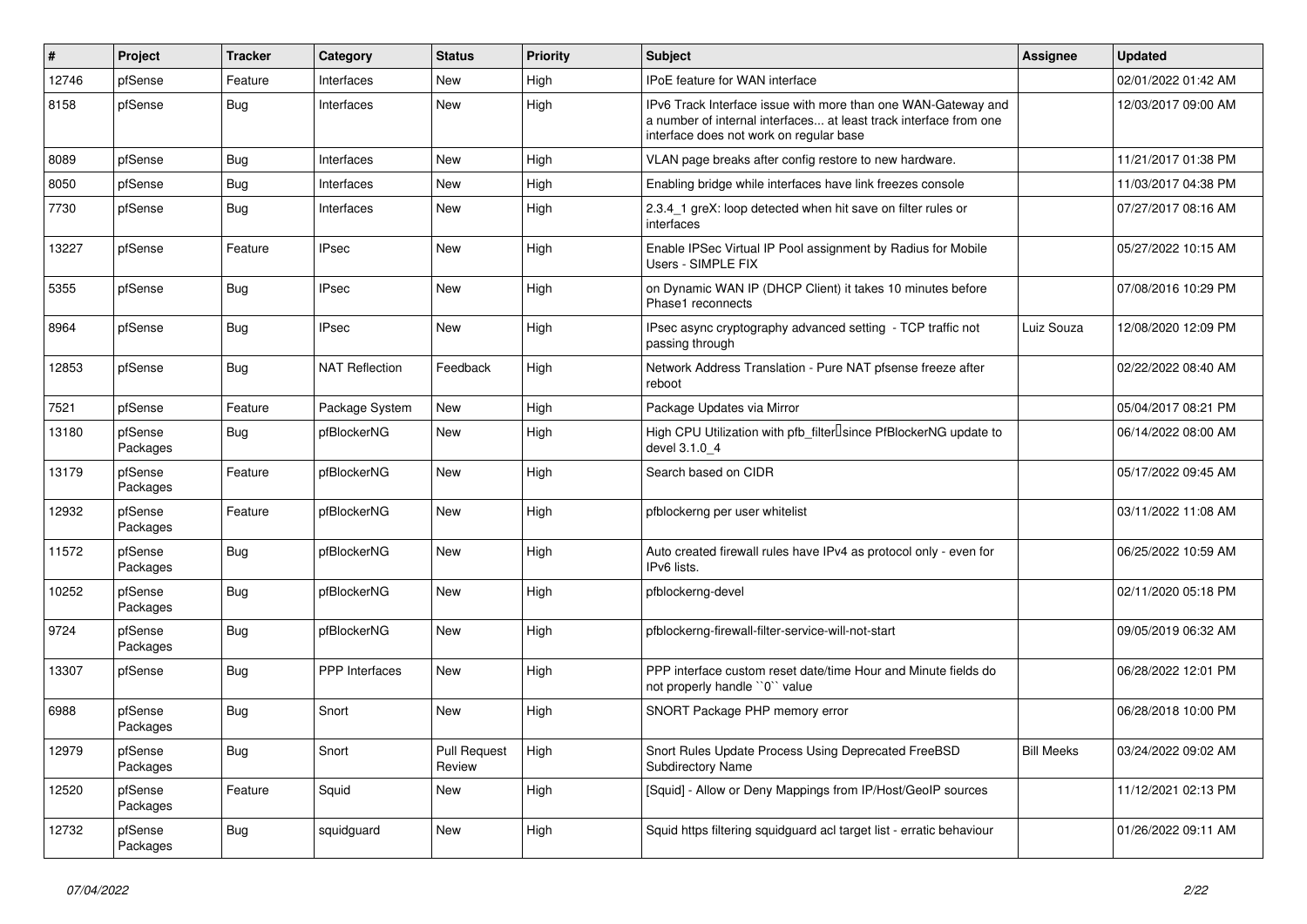| $\sharp$ | Project             | <b>Tracker</b>     | Category                | <b>Status</b>                 | <b>Priority</b> | <b>Subject</b>                                                                                            | Assignee              | <b>Updated</b>      |
|----------|---------------------|--------------------|-------------------------|-------------------------------|-----------------|-----------------------------------------------------------------------------------------------------------|-----------------------|---------------------|
| 7388     | pfSense<br>Packages | Bug                | Suricata                | New                           | High            | Suricata does not property recognize MTU for PPPOE interfaces                                             |                       | 03/15/2017 05:17 AM |
| 12160    | pfSense<br>Packages | Regression         | syslog-ng               | Feedback                      | High            | An invalid configuration is generated when choosing TLS as the<br>default protocol                        | Jim Pingle            | 07/23/2021 03:27 PM |
| 9046     | pfSense<br>Packages | Feature            | Telegraf                | <b>New</b>                    | High            | telegraf feature request                                                                                  |                       | 02/18/2019 03:38 PM |
| 13311    | pfSense Docs        | <b>New Content</b> | Troubleshooting         | <b>New</b>                    | High            | Add troubleshooting tips for ZFS boot issues                                                              |                       | 06/28/2022 11:04 AM |
| 11992    | pfSense             | <b>Bug</b>         | Virtual IP<br>Addresses | Confirmed                     | High            | GRE Tunnel - Does not work with a virtual IP as endpoint                                                  |                       | 06/04/2021 01:16 AM |
| 12608    | pfSense<br>Packages | Bug                | WireGuard               | <b>New</b>                    | High            | WireGuard tunnels monitored by dpinger causing system to stop<br>routing completely in certain situations | Christian<br>McDonald | 12/16/2021 03:14 PM |
| 13292    | pfSense<br>Packages | Feature            | <b>ACME</b>             | New                           | Normal          | Separator                                                                                                 |                       | 06/21/2022 12:06 PM |
| 13053    | pfSense<br>Packages | Bug                | <b>ACME</b>             | New                           | Normal          | LoopiaAPI error handling                                                                                  |                       | 05/05/2022 10:58 AM |
| 11931    | pfSense<br>Packages | Feature            | <b>ACME</b>             | <b>New</b>                    | Normal          | Add support for validating a domain's ownership via Google Cloud<br>Cloud DNS                             |                       | 02/15/2022 03:18 AM |
| 11827    | pfSense<br>Packages | Feature            | <b>ACME</b>             | <b>New</b>                    | Normal          | Please include acme deploy folder/scripts                                                                 |                       | 03/06/2022 04:31 AM |
| 11826    | pfSense<br>Packages | Feature            | <b>ACME</b>             | <b>New</b>                    | Normal          | Preserve acme SAN Method parameters for new cert creations                                                |                       | 04/20/2021 02:02 PM |
| 11163    | pfSense<br>Packages | Feature            | <b>ACME</b>             | <b>Pull Request</b><br>Review | Normal          | Preferred Chain option                                                                                    |                       | 10/18/2021 09:10 AM |
| 9833     | pfSense<br>Packages | Feature            | <b>ACME</b>             | New                           | Normal          | ACME: add ability to use custom ACME server                                                               |                       | 04/07/2022 11:31 AM |
| 9348     | pfSense<br>Packages | <b>Bug</b>         | <b>ACME</b>             | <b>New</b>                    | Normal          | Results of Acme certificate issuance/renewal are not properly<br>formatted                                |                       | 02/22/2019 12:08 PM |
| 9299     | pfSense<br>Packages | Feature            | <b>ACME</b>             | New                           | Normal          | ACME package: Automate add/remove firewall rule for port<br>forwarding                                    |                       | 01/30/2019 10:09 PM |
| 8560     | pfSense<br>Packages | Bug                | <b>ACME</b>             | <b>New</b>                    | Normal          | ACME: can't update DNS records in DNSMadeEasy registar for<br>several domains with different API keys/ids |                       | 06/08/2018 01:28 PM |
| 7453     | pfSense<br>Packages | Bug                | <b>ACME</b>             | <b>New</b>                    | Normal          | DNS-ovh need to save or display consumer key                                                              |                       | 04/06/2017 10:54 AM |
| 11879    | pfSense<br>Packages | Feature            | <b>ACME</b>             | Feedback                      | Normal          | Add support for SSL.com ACME server                                                                       | Jim Pingle            | 03/02/2022 02:03 PM |
| 9200     | pfSense<br>Packages | Todo               | <b>ACME</b>             | <b>New</b>                    | Normal          | Add DNS support for Google domain to Acme manager                                                         | Jim Pingle            | 02/15/2022 03:16 AM |
| 12670    | pfSense<br>Packages | Bug                | <b>ACME</b>             | New                           | Normal          | ACME package writes credentials to system log                                                             | Viktor Gurov          | 03/07/2022 10:58 AM |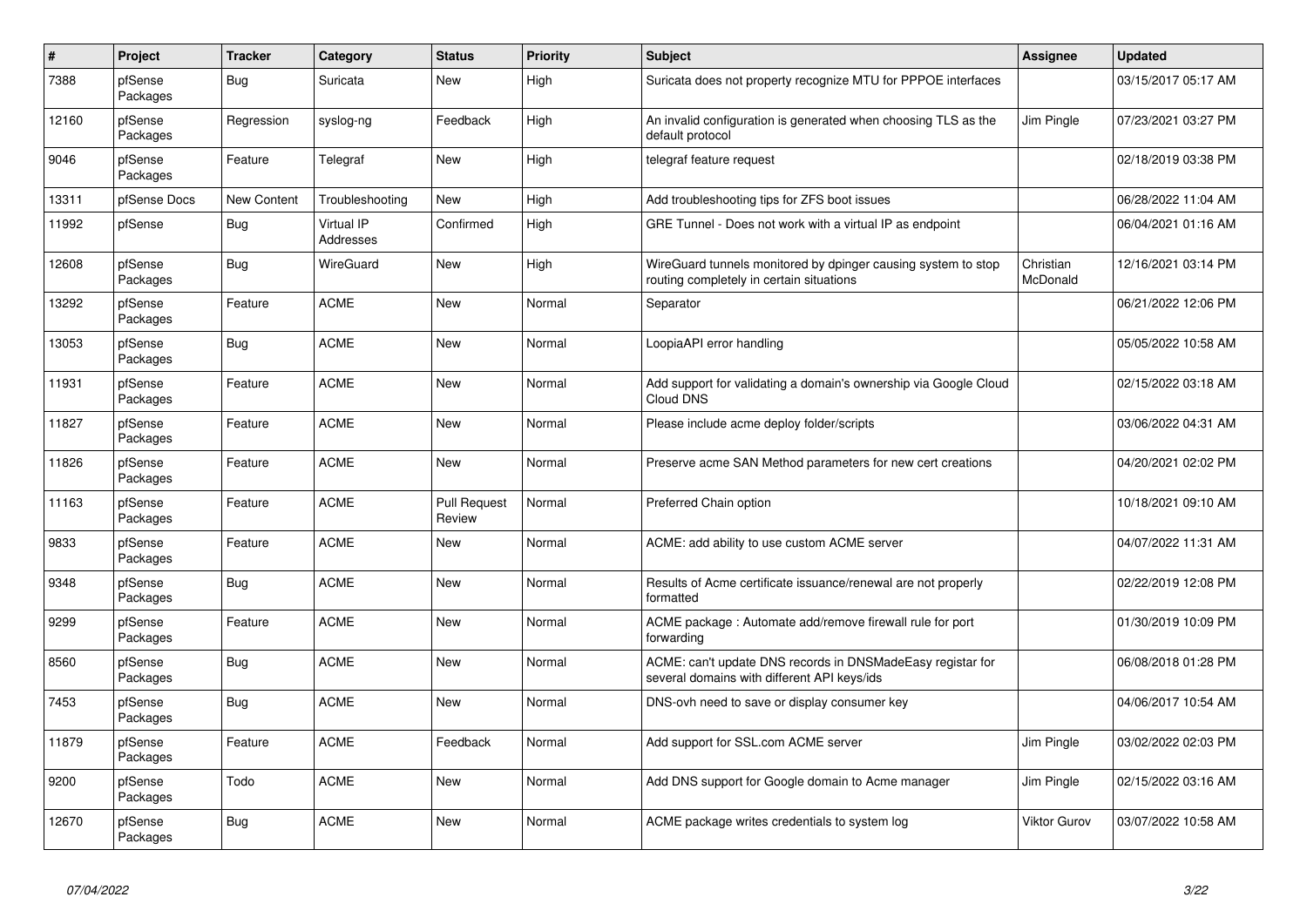| #     | Project             | <b>Tracker</b> | Category         | <b>Status</b>                 | <b>Priority</b> | <b>Subject</b>                                                                                                | Assignee          | <b>Updated</b>      |
|-------|---------------------|----------------|------------------|-------------------------------|-----------------|---------------------------------------------------------------------------------------------------------------|-------------------|---------------------|
| 12623 | pfSense<br>Packages | Bug            | <b>ACME</b>      | New                           | Normal          | acme.sh package   DNS-ISPConfig settings                                                                      | Viktor Gurov      | 03/10/2022 03:42 PM |
| 13068 | pfSense             | Bug            | Aliases / Tables | New                           | Normal          | Error loading rules when URL Table IPs content is empty                                                       |                   | 04/17/2022 09:07 PM |
| 12708 | pfSense             | Bug            | Aliases / Tables | New                           | Normal          | alias with non resolving DNS entry breaks underlying pf table                                                 |                   | 02/20/2022 06:13 PM |
| 12600 | pfSense             | Feature        | Aliases / Tables | <b>New</b>                    | Normal          | allow custom mask for a network alias created from a FQDN                                                     |                   | 12/15/2021 10:50 AM |
| 7665  | pfSense             | Bug            | Aliases / Tables | New                           | Normal          | Host range validation for Aliases is not strict enough                                                        |                   | 08/21/2019 11:01 AM |
| 3387  | pfSense             | Feature        | Aliases / Tables | New                           | Normal          | process alias urltable Frequency                                                                              |                   | 08/21/2019 11:01 AM |
| 13245 | pfSense             | Feature        | Aliases / Tables | <b>Pull Request</b><br>Review | Normal          | Type column on Alias lists                                                                                    | Jim Pingle        | 06/28/2022 12:01 PM |
| 1979  | pfSense             | Feature        | Aliases / Tables | New                           | Normal          | Add some default read-only system aliases                                                                     | Jim Pingle        | 08/21/2019 11:01 AM |
| 13282 | pfSense Plus        | Bug            | Aliases / Tables | New                           | Normal          | FQDN Aliases Break if an Invalid Domain is Present in the Chain                                               | Reid<br>Linnemann | 07/02/2022 08:50 PM |
| 11898 | pfSense<br>Packages | Bug            | apcupsd          | <b>New</b>                    | Normal          | PHP error from apcupsd dashboard widget                                                                       |                   | 05/07/2021 09:12 AM |
| 11375 | pfSense<br>Packages | Bug            | apcupsd          | New                           | Normal          | UPS Type <blank> for USB APC</blank>                                                                          |                   | 02/26/2021 11:10 AM |
| 10845 | pfSense<br>Packages | Bug            | apcupsd          | New                           | Normal          | apcupsd doesn't stop when not enabled                                                                         |                   | 08/24/2020 10:16 AM |
| 12812 | pfSense<br>Packages | Feature        | arpwatch         | New                           | Normal          | Would it be helpful if the FreeBSD net-mgmt/arpwatch port had an<br>option to use mail/dma for mail delivery? |                   | 02/16/2022 06:09 PM |
| 12101 | pfSense<br>Packages | Bug            | arpwatch         | Assigned                      | Normal          | ArpWatch Suppression Mac for "flip-flop" not suppressing                                                      | Viktor Gurov      | 10/09/2021 07:19 PM |
| 13260 | pfSense             | Feature        | Authentication   | New                           | Normal          | Add support for OpenVPN static-challenge                                                                      |                   | 06/09/2022 02:04 PM |
| 13093 | pfSense             | Bug            | Authentication   | In Progress                   | Normal          | LDAP authentication fails with extended query and RFC2307<br>group lookups enabled                            |                   | 07/03/2022 08:37 AM |
| 12726 | pfSense             | Bug            | Authentication   | New                           | Normal          | LDAP select container button auto populate                                                                    |                   | 01/25/2022 01:48 PM |
| 12546 | pfSense Plus        | Feature        | Authentication   | <b>New</b>                    | Normal          | Add 2FA Support to pfSense Plus Local Database Authentication                                                 |                   | 06/25/2022 05:30 PM |
| 12519 | pfSense             | Bug            | Authentication   | New                           | Normal          | Fail authentication using special character in password via the<br>LDAP connector                             |                   | 11/12/2021 07:39 AM |
| 12458 | pfSense             | Feature        | Authentication   | <b>New</b>                    | Normal          | Use "unixHomeDirectory" instead of "homeDirectory" when LDAP<br>authentication server is Active Directory     |                   | 10/15/2021 08:18 AM |
| 12283 | pfSense             | <b>Bug</b>     | Authentication   | New                           | Normal          | LDAP/RADIUS authentication servers configuration does not allow<br>source IP address to be specified          |                   | 08/20/2021 01:15 AM |
| 12095 | pfSense             | <b>Bug</b>     | Authentication   | <b>New</b>                    | Normal          | Memory leak in pcscd                                                                                          |                   | 06/01/2022 01:01 PM |
| 12091 | pfSense             | Feature        | Authentication   | New                           | Normal          | RFE: Add support for sssd authentication                                                                      |                   | 12/10/2021 04:55 PM |
| 11920 | pfSense Plus        | Feature        | Authentication   | New                           | Normal          | SAML Authentication for pfSense (VPN and webConfigurator)                                                     |                   | 05/14/2021 12:56 AM |
| 10843 | pfSense             | Feature        | Authentication   | New                           | Normal          | Allow user manager settings to specify multiple authentication<br>servers                                     |                   | 01/13/2022 07:22 AM |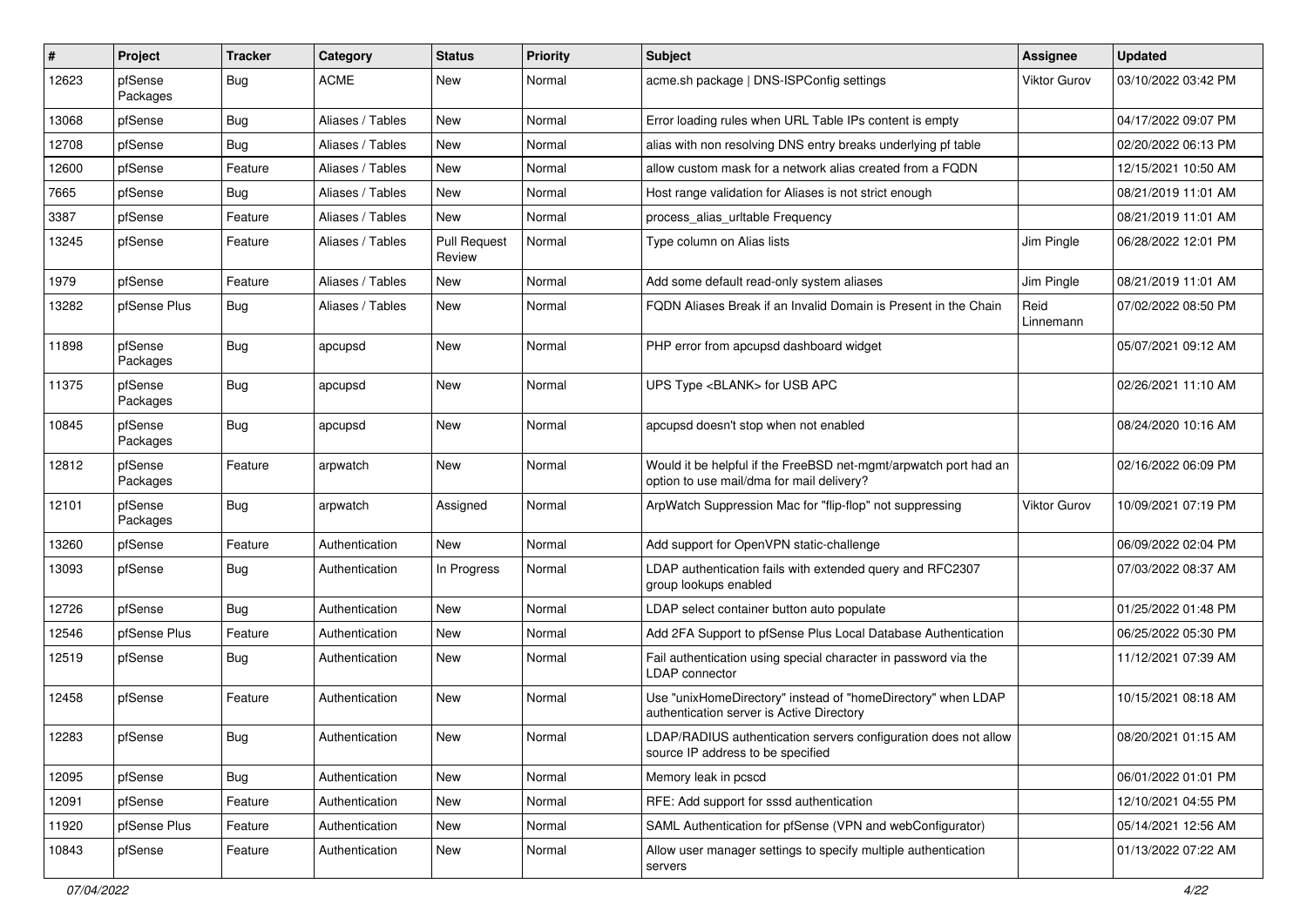| $\vert$ # | Project             | <b>Tracker</b> | Category         | <b>Status</b>                 | <b>Priority</b> | <b>Subject</b>                                                                                                                       | <b>Assignee</b>       | <b>Updated</b>      |
|-----------|---------------------|----------------|------------------|-------------------------------|-----------------|--------------------------------------------------------------------------------------------------------------------------------------|-----------------------|---------------------|
| 10765     | pfSense             | Bug            | Authentication   | New                           | Normal          | Ampersands in Idap extended query are escaped twice                                                                                  |                       | 09/02/2020 07:55 AM |
| 9937      | pfSense             | Feature        | Authentication   | <b>New</b>                    | Normal          | OpenVPN Login User Privilege                                                                                                         |                       | 11/29/2019 08:46 AM |
| 9288      | pfSense             | Feature        | Authentication   | New                           | Normal          | SSHGuard add pfSense signature in standard                                                                                           |                       | 08/14/2019 01:19 PM |
| 9222      | pfSense             | Feature        | Authentication   | New                           | Normal          | Add sshguard log when release an IP                                                                                                  |                       | 08/14/2019 01:00 PM |
| 9165      | pfSense             | Feature        | Authentication   | New                           | Normal          | only IPs can be added to sshguard whitelist                                                                                          |                       | 04/21/2022 12:39 PM |
| 8087      | pfSense             | Bug            | Authentication   | New                           | Normal          | Provide Calling-Station-ID to RADIUS backed VPN connections                                                                          |                       | 06/06/2020 05:36 AM |
| 5825      | pfSense             | Feature        | Authentication   | <b>New</b>                    | Normal          | Allow EAP-RADIUS for authentication servers                                                                                          |                       | 08/21/2019 10:32 AM |
| 5652      | pfSense             | Bug            | Authentication   | New                           | Normal          | Radius IETF Class Group Assignment - Incorrect Standard                                                                              |                       | 08/13/2019 01:39 PM |
| 4242      | pfSense             | Feature        | Authentication   | <b>New</b>                    | Normal          | Two Factor or OTP Authentication for Admin Interface                                                                                 |                       | 01/04/2022 12:07 PM |
| 4098      | pfSense             | Feature        | Authentication   | New                           | Normal          | Add option to force a password change on login                                                                                       |                       | 08/21/2019 10:31 AM |
| 12715     | pfSense             | <b>Bug</b>     | Authentication   | New                           | Normal          | Long system startup time when LDAP is configured and<br>unavailable during startup.                                                  | Christian<br>McDonald | 01/24/2022 05:50 AM |
| 6742      | pfSense             | Feature        | Authentication   | <b>New</b>                    | Normal          | OAuth2 authentication for OpenVPN (and for FreeRadius)                                                                               | Jim Thompson          | 10/19/2020 09:19 AM |
| 11626     | pfSense Plus        | Bug            | Authentication   | <b>New</b>                    | Normal          | Google LDAP connection failed due to lack of SNI for TLS 1.3                                                                         | Luiz Souza            | 06/27/2022 07:23 AM |
| 12225     | pfSense             | Bug            | Authentication   | <b>Pull Request</b><br>Review | Normal          | Group membership field is not needed for remote groups                                                                               | Viktor Gurov          | 06/28/2022 12:01 PM |
| 12767     | pfSense<br>Packages | Bug            | Avahi            | <b>New</b>                    | Normal          | Package radavahi-daemon does does not exist in current<br>pfSense version and it has been removed" message on pfSense<br>2.7 restore |                       | 02/07/2022 11:28 AM |
| 12329     | pfSense<br>Packages | Feature        | Avahi            | <b>New</b>                    | Normal          | Add optional floating firewall rules for IPv4 and IPv6                                                                               |                       | 02/09/2022 04:43 PM |
| 13039     | pfSense<br>Packages | Feature        | <b>AWS VPC</b>   | <b>New</b>                    | Normal          | Handle transit gateway VPNs in the AWS VPN wizard                                                                                    |                       | 04/11/2022 07:31 AM |
| 9497      | pfSense<br>Packages | Bug            | <b>AWS VPC</b>   | <b>New</b>                    | Normal          | AWS VPN Wizard: WebGUI times out.                                                                                                    |                       | 11/13/2019 10:07 AM |
| 9495      | pfSense<br>Packages | Bug            | <b>AWS VPC</b>   | <b>New</b>                    | Normal          | AWS VPC VPN wizard produces incorrect config (SHA256 should<br>be SHA1)                                                              |                       | 08/19/2019 02:45 PM |
| 10900     | pfSense<br>Packages | Bug            | Backup           | Feedback                      | Normal          | /packages/backup/backup.php?a=download&t=backup HTTP<br>504, or Sends PHP Error Message as ASCII/Text file Named<br>pfsense.bak.tgz  |                       | 04/05/2022 01:51 AM |
| 12774     | pfSense             | Bug            | Backup / Restore | New                           | Normal          | Picture widget image is not saved in backup                                                                                          |                       | 04/04/2022 04:48 AM |
| 12553     | pfSense             | Feature        | Backup / Restore | New                           | Normal          | Auto Config Backup: Allow selecting multiple backups for deletion                                                                    |                       | 02/22/2022 04:27 AM |
| 12249     | pfSense             | <b>Bug</b>     | Backup / Restore | New                           | Normal          | HAProxy causing failed ACB backups                                                                                                   |                       | 11/15/2021 11:58 PM |
| 11110     | pfSense             | <b>Bug</b>     | Backup / Restore | New                           | Normal          | Backup file should be checked before restoring a specific area                                                                       |                       | 12/05/2020 02:50 PM |
| 9775      | pfSense             | Feature        | Backup / Restore | New                           | Normal          | AutoConfigBackup - Rolling per day/hour cap on changes,<br>retention policy                                                          |                       | 09/20/2019 09:19 AM |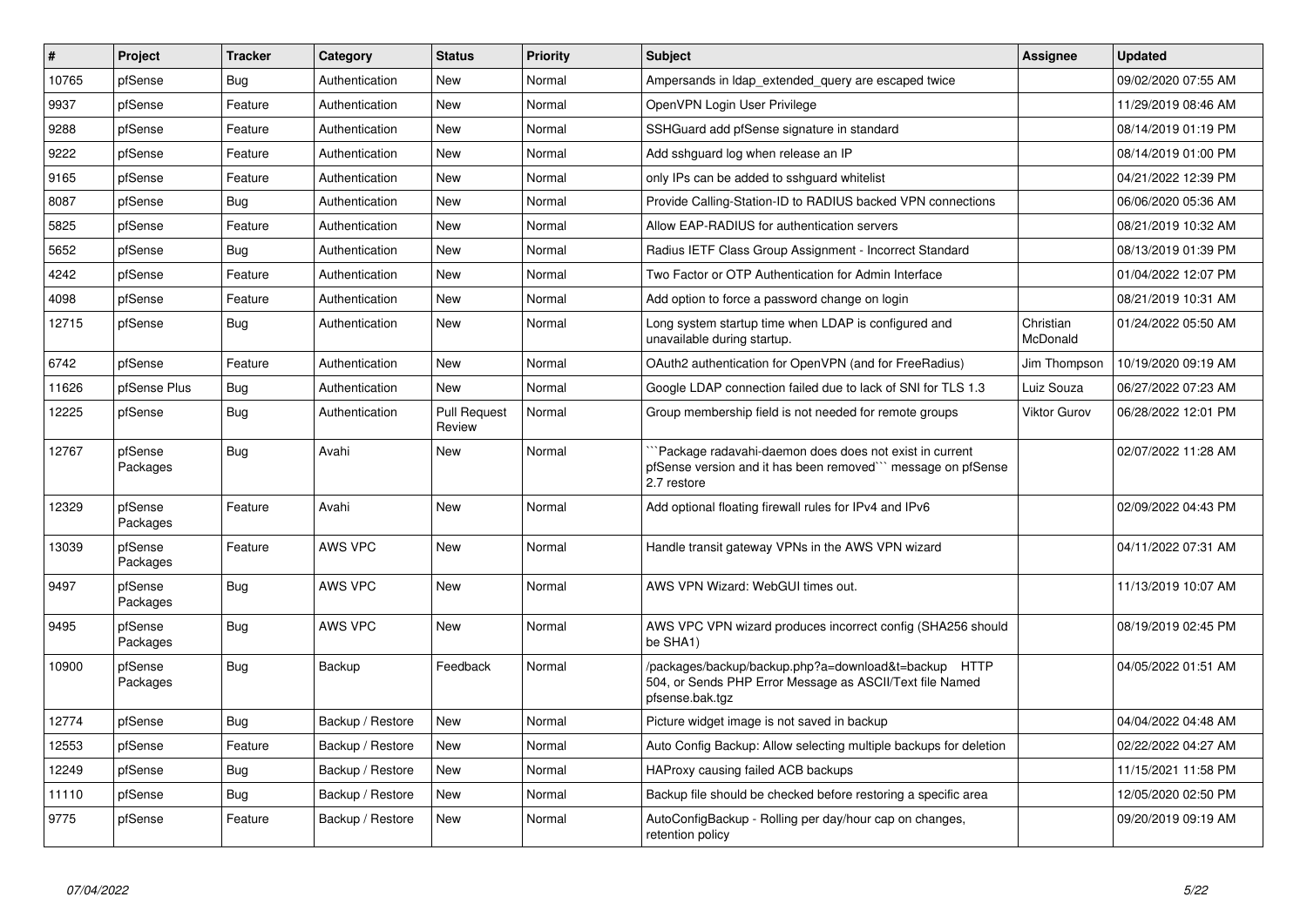| $\vert$ # | Project             | <b>Tracker</b>     | Category         | <b>Status</b> | <b>Priority</b> | <b>Subject</b>                                                                                           | <b>Assignee</b>       | <b>Updated</b>      |
|-----------|---------------------|--------------------|------------------|---------------|-----------------|----------------------------------------------------------------------------------------------------------|-----------------------|---------------------|
| 8076      | pfSense             | <b>Bug</b>         | Backup / Restore | <b>New</b>    | Normal          | User can easily apply an unusable interface configuration after<br>restore                               |                       | 08/14/2019 10:52 AM |
| 7757      | pfSense             | <b>Bug</b>         | Backup / Restore | <b>New</b>    | Normal          | Auto Config Backup fails to upload unless Default Gateway is up                                          |                       | 08/16/2019 12:47 PM |
| 4681      | pfSense             | Feature            | Backup / Restore | <b>New</b>    | Normal          | AutoConfigBackup make a way to easily download a saved<br>backup                                         |                       | 08/16/2019 12:46 PM |
| 3697      | pfSense             | Feature            | Backup / Restore | New           | Normal          | New backup/restore area: Certificates                                                                    |                       | 03/11/2017 11:30 AM |
| 3696      | pfSense             | Feature            | Backup / Restore | <b>New</b>    | Normal          | Multiple items backup/restore                                                                            |                       | 06/06/2014 02:33 PM |
| 1367      | pfSense             | Feature            | Backup / Restore | <b>New</b>    | Normal          | Input validation on partial config restores                                                              |                       | 03/21/2011 01:16 AM |
| 286       | pfSense             | Feature            | Backup / Restore | <b>New</b>    | Normal          | Backup/restore users individually                                                                        |                       | 01/09/2021 03:48 PM |
| 13205     | pfSense Docs        | <b>New Content</b> | Backup / Restore | Feedback      | Normal          | <b>ZFS Boot Environment documentation</b>                                                                | Christian<br>McDonald | 05/31/2022 10:55 AM |
| 13132     | pfSense             | Bug                | Backup / Restore | <b>New</b>    | Normal          | Two SSHDATA Sections in Restored Config Breaks Unit                                                      | Jim Pingle            | 06/29/2022 07:53 AM |
| 11634     | pfSense<br>Packages | Regression         | <b>BIND</b>      | <b>New</b>    | Normal          | bind hangs when pfsense is reconnecting as an openypn client to<br>a TUN openvpn server                  |                       | 03/14/2021 07:23 AM |
| 10693     | pfSense<br>Packages | <b>Bug</b>         | <b>BIND</b>      | <b>New</b>    | Normal          | pfSense Bind Zone Editor UI does not update zone serial number<br>when a change is made                  |                       | 09/01/2021 12:51 AM |
| 10445     | pfSense<br>Packages | Bug                | <b>BIND</b>      | Feedback      | Normal          | BIND crashed when added RPZ. rpz is not a master or slave zone.                                          |                       | 04/21/2022 12:40 PM |
| 10330     | pfSense<br>Packages | <b>Bug</b>         | <b>BIND</b>      | Feedback      | Normal          | BIND zone configuration displays wrong DS resource record with<br>inline DNSSEC signing enabled          |                       | 04/21/2022 12:40 PM |
| 9916      | pfSense<br>Packages | Feature            | <b>BIND</b>      | Feedback      | Normal          | Check allow-transfer in custom option when the zone is slave                                             |                       | 04/21/2022 12:40 PM |
| 8199      | pfSense<br>Packages | Feature            | <b>BIND</b>      | <b>New</b>    | Normal          | Support reordering and/or sort alphabetically across BIND<br>package                                     |                       | 12/12/2017 02:05 AM |
| 8197      | pfSense<br>Packages | Bug                | <b>BIND</b>      | <b>New</b>    | Normal          | BIND UI fails to properly update zone with inline DNSSEC signing<br>enabled                              |                       | 02/18/2019 05:23 PM |
| 8146      | pfSense<br>Packages | Feature            | <b>BIND</b>      | <b>New</b>    | Normal          | Zone Domain Records more powerfull for BIND Zones                                                        |                       | 08/13/2019 09:39 AM |
| 13114     | pfSense<br>Packages | <b>Bug</b>         | <b>BIND</b>      | Feedback      | Normal          | BIND calls rndc in rc stop when named is not running                                                     | <b>Stuart Wyatt</b>   | 05/04/2022 12:41 PM |
| 13002     | pfSense<br>Packages | Regression         | <b>BIND</b>      | Feedback      | Normal          | BIND 9.16 13 could not find existing DNSSEC keys at<br>/cf/named/etc/namedb/keys due to directory change | <b>Viktor Gurov</b>   | 03/31/2022 12:14 PM |
| 12869     | pfSense<br>Packages | Bug                | <b>BIND</b>      | Feedback      | Normal          | Bind DNS Package AAAA filtering Broken on new ZFS Installs                                               | Viktor Gurov          | 03/09/2022 12:38 PM |
| 13332     | pfSense Plus        | Bug                | Build / Release  | <b>New</b>    | Normal          | HAProxy Broken after v22.05 and HAProxy v0.61 3                                                          |                       | 07/03/2022 12:20 PM |
| 4472      | pfSense             | Feature            | Build / Release  | <b>New</b>    | Normal          | Cryptographically sign every (sub-)release                                                               |                       | 08/13/2019 12:53 PM |
| 12782     | pfSense             | Todo               | Build / Release  | New           | Normal          | Disable compatibility flag                                                                               | <b>Brad Davis</b>     | 06/28/2022 12:01 PM |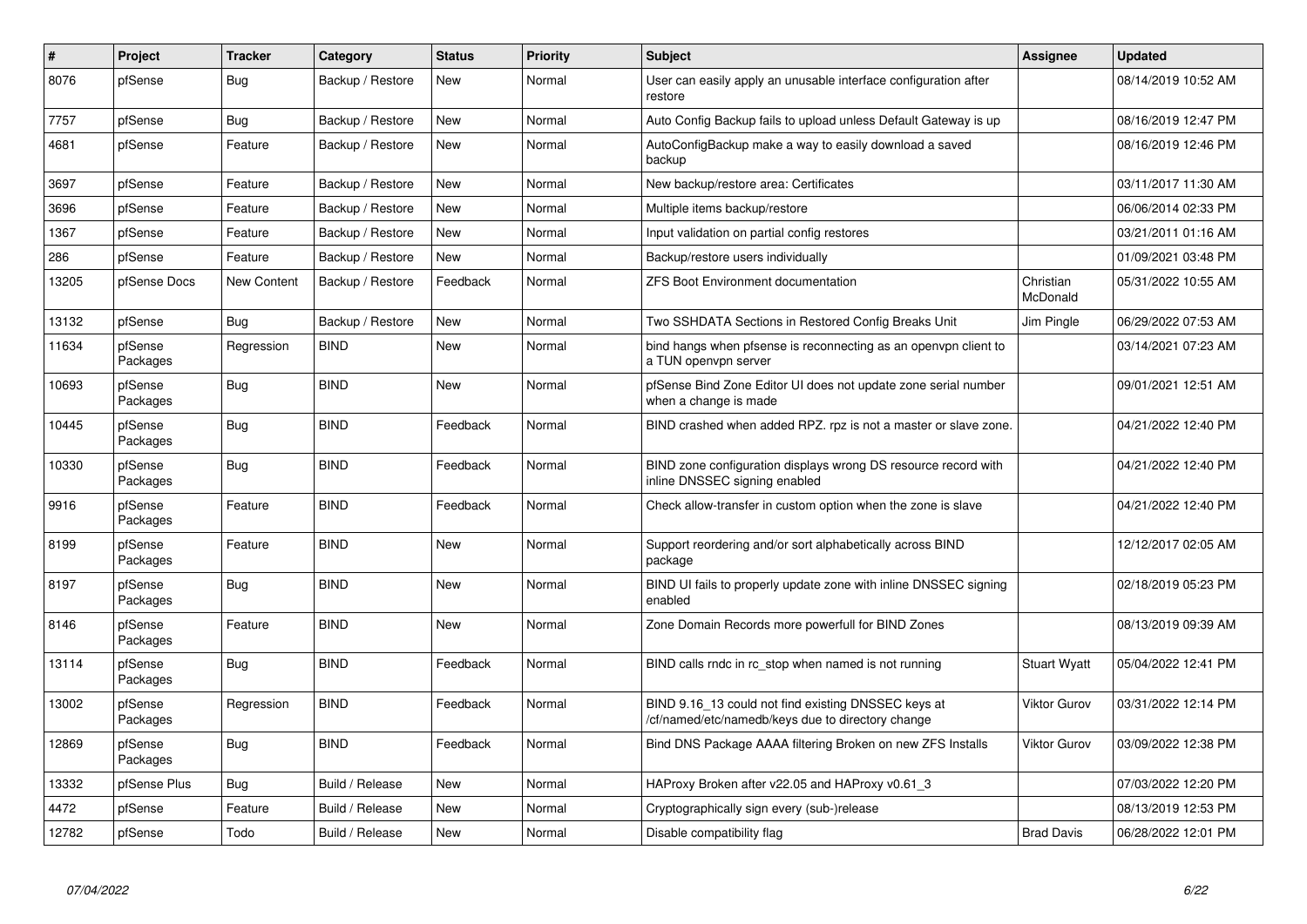| #     | Project      | <b>Tracker</b> | Category              | <b>Status</b> | <b>Priority</b> | <b>Subject</b>                                                                                        | Assignee               | <b>Updated</b>      |
|-------|--------------|----------------|-----------------------|---------------|-----------------|-------------------------------------------------------------------------------------------------------|------------------------|---------------------|
| 13290 | pfSense      | Regression     | <b>Captive Portal</b> | Feedback      | Normal          | Error "dummynet: bad switch 21!" with Captive Portals and<br>Limiters active                          |                        | 07/03/2022 07:25 PM |
| 12730 | pfSense      | Bug            | Captive Portal        | New           | Normal          | RADIUS accounting does not work if WAN is down                                                        |                        | 01/26/2022 05:13 AM |
| 12648 | pfSense      | Bug            | <b>Captive Portal</b> | New           | Normal          | Undocumented variables 'listenporthttp' and 'listenporthttps'                                         |                        | 12/28/2021 10:44 AM |
| 12467 | pfSense      | Bug            | <b>Captive Portal</b> | New           | Normal          | CP error on client disconnect after reboot                                                            |                        | 10/17/2021 05:35 AM |
| 12357 | pfSense      | Bug            | <b>Captive Portal</b> | New           | Normal          | Captive Portal popup Logout button loads full login page in popup<br>when clicked                     |                        | 10/27/2021 12:10 PM |
| 11379 | pfSense      | Feature        | <b>Captive Portal</b> | New           | Normal          | <b>Template Roll Printer</b>                                                                          |                        | 02/07/2021 05:26 AM |
| 11189 | pfSense      | Feature        | <b>Captive Portal</b> | New           | Normal          | Captive Portal - Tarpit option                                                                        |                        | 12/23/2020 06:44 PM |
| 9627  | pfSense      | Feature        | <b>Captive Portal</b> | New           | Normal          | Captive Portal only shows authenticated users                                                         |                        | 08/14/2019 02:48 PM |
| 7971  | pfSense      | Feature        | Captive Portal        | New           | Normal          | Allow import, export and synchronization of MACs under Captive<br>Portal service                      |                        | 10/19/2017 04:56 AM |
| 6956  | pfSense      | Feature        | <b>Captive Portal</b> | New           | Normal          | Allow more control over concurrent logins                                                             |                        | 11/23/2016 12:01 PM |
| 3053  | pfSense      | Feature        | <b>Captive Portal</b> | New           | Normal          | Automatically add DHCP static addresses to CP passthru-mac                                            |                        | 06/21/2013 11:54 AM |
| 2963  | pfSense      | Feature        | Captive Portal        | New           | Normal          | Captive Portal MAC authentication request                                                             |                        | 08/22/2017 09:09 PM |
| 2573  | pfSense      | Feature        | <b>Captive Portal</b> | New           | Normal          | Captive Portal support of RADIUS POD (Packet of Disconnect)                                           |                        | 10/17/2016 03:14 AM |
| 2025  | pfSense      | Feature        | <b>Captive Portal</b> | New           | Normal          | Captive Portal: Easy accessible Logout page instead of Logout<br>pop-up window                        |                        | 02/06/2016 04:59 AM |
| 1924  | pfSense      | Feature        | <b>Captive Portal</b> | New           | Normal          | Ability of CP's allowed IP addresses to use aliases                                                   |                        | 07/26/2018 04:28 AM |
| 385   | pfSense      | Feature        | <b>Captive Portal</b> | New           | Normal          | Reverse captive portal                                                                                |                        | 08/13/2019 12:23 PM |
| 1675  | pfSense      | Bug            | <b>Captive Portal</b> | <b>New</b>    | Normal          | Captive portal logout problems with pop-up blockers.                                                  | <b>Jared Dillard</b>   | 03/28/2016 01:37 PM |
| 13229 | pfSense Docs | Todo           | <b>Captive Portal</b> | Feedback      | Normal          | Update documentation for IPFW to PF transition for Limiters and<br><b>Captive Portal</b>              | Jim Pingle             | 05/27/2022 03:04 PM |
| 3377  | pfSense      | Feature        | Captive Portal        | New           | Normal          | OAuth2 authentication in captive portal                                                               | Jim Thompson           | 10/19/2020 09:13 AM |
| 13323 | pfSense      | Bug            | Captive Portal        | New           | Normal          | Captive Portal breaks policy based routing for mac address<br>bypassed clients after upgrade to 22.05 | <b>Kristof Provost</b> | 07/04/2022 02:07 PM |
| 13226 | pfSense      | Bug            | Captive Portal        | Confirmed     | Normal          | Captive Portal doesn't disconnect established OpenVPN link                                            | Reid<br>Linnemann      | 05/30/2022 10:38 AM |
| 13215 | pfSense      | Bug            | <b>Captive Portal</b> | Assigned      | Normal          | Allowed MAC/IP/Hostname traffic counts for authorized users                                           | Reid<br>Linnemann      | 05/31/2022 05:31 PM |
| 1831  | pfSense      | Feature        | Captive Portal        | New           | Normal          | Captive portal IPv6 support                                                                           | Reid<br>Linnemann      | 06/28/2022 12:01 PM |
| 8567  | pfSense      | <b>Bug</b>     | CARP                  | New           | Normal          | Using IPv6 VIP alias for services may affect CARP IPv6 VIP work                                       |                        | 06/12/2018 01:26 PM |
| 8566  | pfSense      | <b>Bug</b>     | CARP                  | New           | Normal          | Wrong IPv6 source in NS request in case using of IPv6 alias                                           |                        | 06/12/2018 01:26 PM |
| 5849  | pfSense      | <b>Bug</b>     | CARP                  | New           | Normal          | Routing fail on CARP IPsec                                                                            |                        | 12/18/2021 04:41 PM |
| 2218  | pfSense      | Feature        | CARP                  | New           | Normal          | Ability to delay CARP master status at boot time                                                      |                        | 03/03/2021 11:57 AM |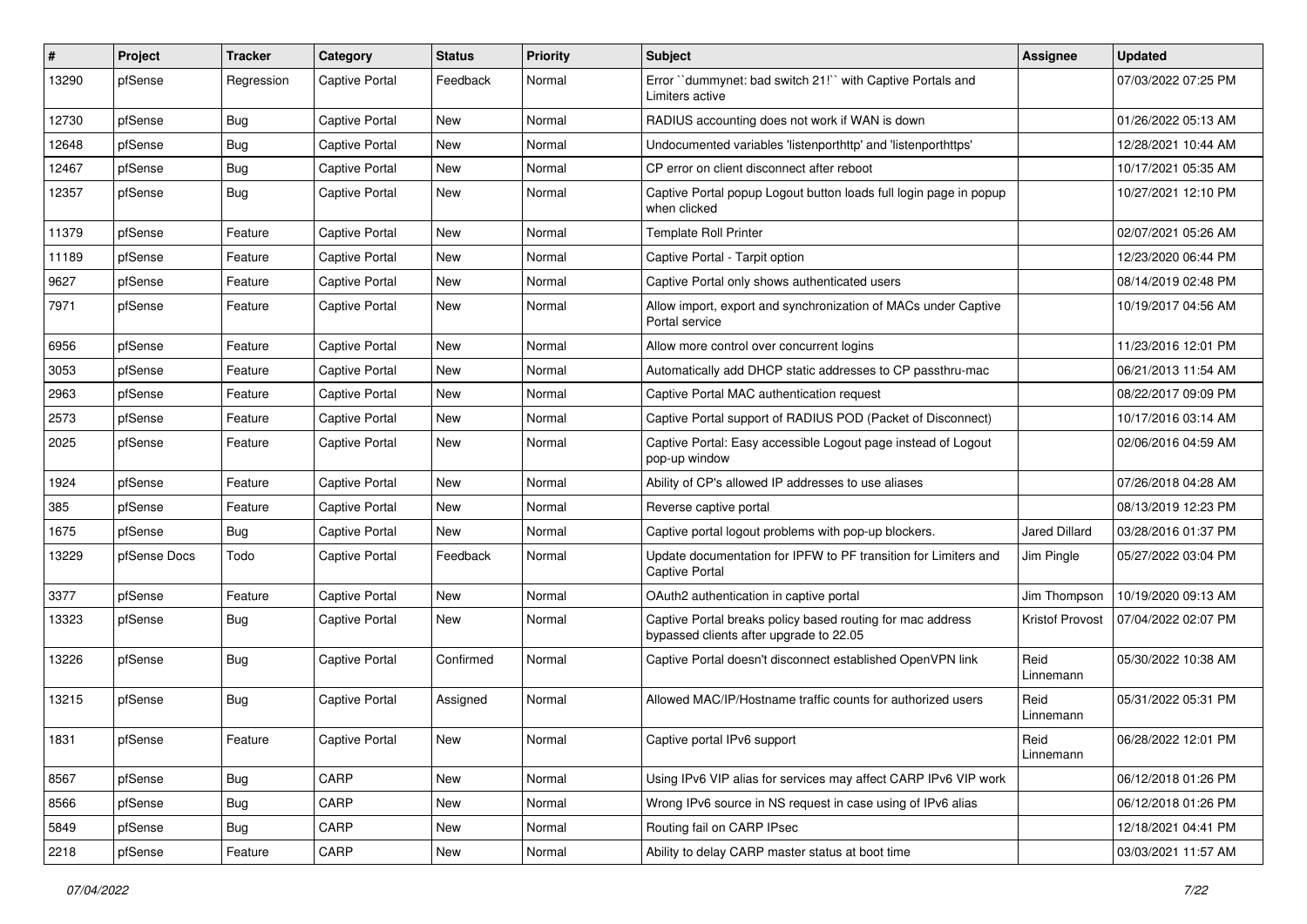| #     | Project             | <b>Tracker</b> | Category                 | <b>Status</b>                 | <b>Priority</b> | Subject                                                                                                               | <b>Assignee</b> | <b>Updated</b>      |
|-------|---------------------|----------------|--------------------------|-------------------------------|-----------------|-----------------------------------------------------------------------------------------------------------------------|-----------------|---------------------|
| 2099  | pfSense             | Todo           | CARP                     | New                           | Normal          | Remove "queue" from CARP traffic                                                                                      |                 | 01/19/2012 10:59 AM |
| 8100  | pfSense             | Bug            | CARP                     | <b>New</b>                    | Normal          | pfsync Initially Deletes States on Primary for Connections<br>Established through Secondary                           | Luiz Souza      | 02/08/2022 12:59 PM |
| 13063 | pfSense<br>Packages | Feature        | Cellular                 | <b>Pull Request</b><br>Review | Normal          | Cellular package shall support more modems and NMEA port                                                              |                 | 05/06/2022 02:38 PM |
| 10796 | pfSense<br>Packages | Feature        | Cellular                 | Feedback                      | Normal          | Huawei ME909u-521 support                                                                                             |                 | 04/21/2022 12:40 PM |
| 13305 | pfSense             | Feature        | Certificates             | <b>New</b>                    | Normal          | Certificate Revocation page should show expiration date                                                               |                 | 06/27/2022 10:26 AM |
| 12737 | pfSense             | Bug            | Certificates             | <b>New</b>                    | Normal          | CApath is not defined by default in curl                                                                              |                 | 06/28/2022 12:01 PM |
| 11203 | pfSense             | Bug            | Certificates             | <b>New</b>                    | Normal          | certificate manager very slow                                                                                         |                 | 12/31/2020 11:57 AM |
| 2276  | pfSense             | Feature        | Certificates             | <b>New</b>                    | Normal          | Remote CRL fetch support                                                                                              |                 | 02/06/2016 04:14 AM |
| 1268  | pfSense             | Feature        | Certificates             | <b>New</b>                    | Normal          | Allow mass renewing of certs                                                                                          |                 | 11/01/2019 03:17 PM |
| 1257  | pfSense             | Feature        | Certificates             | <b>Pull Request</b><br>Review | Normal          | Handle encypted CA/Certificate private keys                                                                           |                 | 10/12/2020 07:12 AM |
| 12402 | pfSense Docs        | Todo           | Configuration            | <b>New</b>                    | Normal          | Feedback on Configuration - Advanced Configuration Options -<br><b>Notifications</b>                                  |                 | 09/24/2021 12:46 AM |
| 12098 | pfSense Docs        | Correction     | Configuration            | <b>New</b>                    | Normal          | Feedback on pfSense Configuration Recipes - Accessing a<br>CPE/Modem from Inside the Firewall                         |                 | 07/02/2021 02:30 AM |
| 13288 | pfSense             | Bug            | Configuration<br>Backend | <b>New</b>                    | Normal          | Encode FreeRADIUS Custom Options                                                                                      |                 | 06/20/2022 10:36 AM |
| 13287 | pfSense             | Feature        | Configuration<br>Backend | <b>New</b>                    | Normal          | Encode OpenVPN Custom Options                                                                                         |                 | 06/20/2022 10:33 AM |
| 12483 | pfSense             | <b>Bug</b>     | Configuration<br>Backend | <b>New</b>                    | Normal          | GUI creates inconsistent config.xml                                                                                   |                 | 10/23/2021 06:48 AM |
| 10833 | pfSense             | Bug            | Configuration<br>Backend | <b>New</b>                    | Normal          | unbound exits on configuration error when link status flaps on LAN<br>interface                                       |                 | 08/13/2020 11:53 PM |
| 6398  | pfSense             | Bug            | Configuration<br>Backend | New                           | Normal          | If config cannot be loaded due to corruption or bug, it isn't handled<br>gracefully (just stops)                      |                 | 08/13/2019 01:23 PM |
| 5902  | pfSense             | Todo           | Configuration<br>Backend | <b>New</b>                    | Normal          | Use a common place for default values                                                                                 |                 | 08/13/2019 12:53 PM |
| 3895  | pfSense             | Feature        | Configuration<br>Backend | <b>New</b>                    | Normal          | Timeout for "Apply change"                                                                                            |                 | 01/25/2021 08:07 AM |
| 13268 | pfSense             | Todo           | Console Menu             | Ready To Test   Normal        |                 | columns don't align nicely in console with medium-long interface<br>names                                             |                 | 06/12/2022 10:32 PM |
| 13249 | pfSense             | <b>Bug</b>     | Console Menu             | <b>New</b>                    | Normal          | Running playback comands multiple times results in PHP error                                                          |                 | 06/06/2022 07:02 AM |
| 7747  | pfSense             | Feature        | Console Menu             | New                           | Normal          | Minor UI Tweak: Make hitting enter on the console (esp via SSH)<br>should not log you out, but simply redraw the menu |                 | 08/01/2017 04:03 PM |
| 6469  | pfSense             | Feature        | Console Menu             | New                           | Normal          | Improve help + self documentation in console PHP shell                                                                |                 | 08/13/2019 01:23 PM |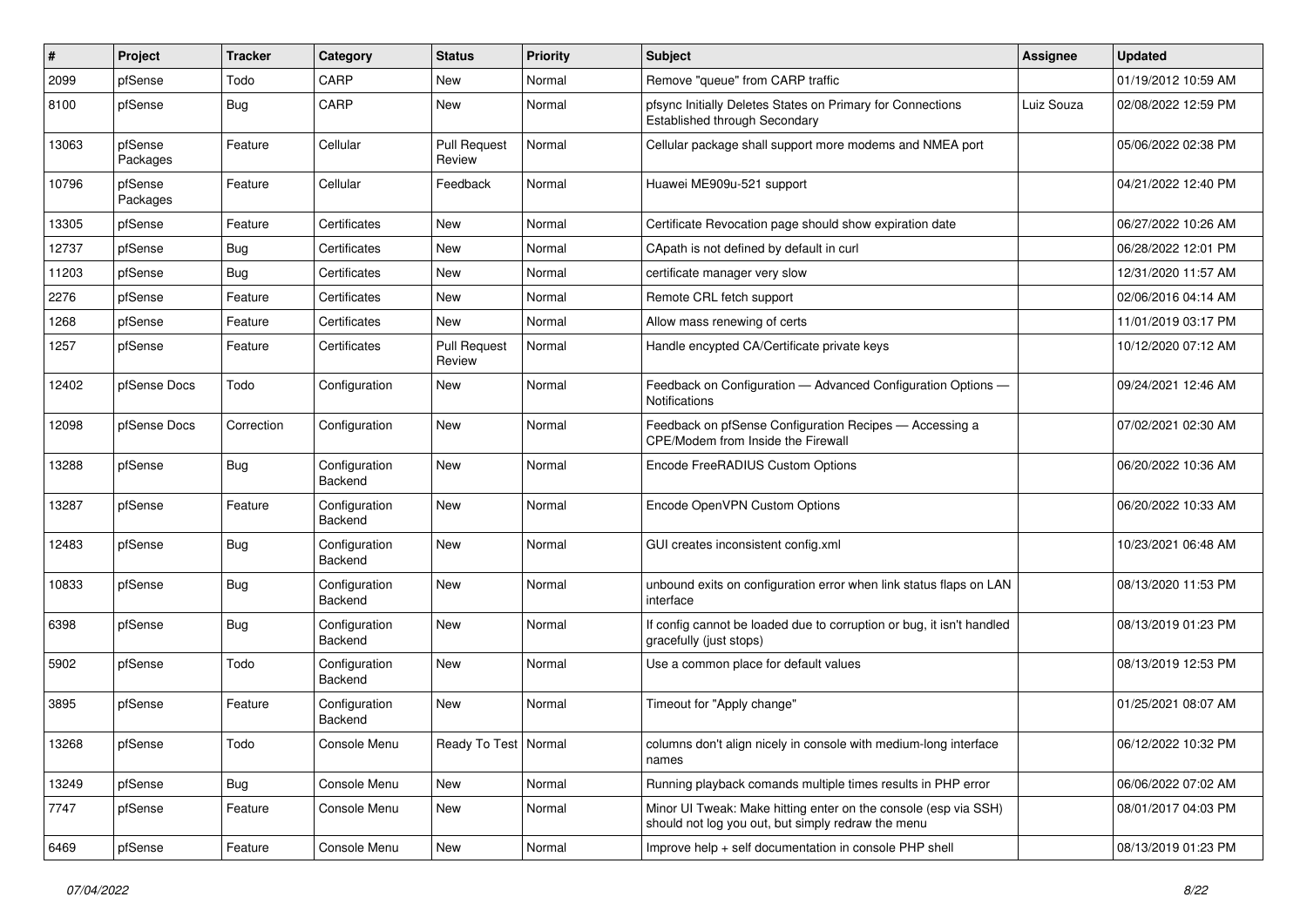| #     | Project             | <b>Tracker</b> | Category                        | <b>Status</b>                 | <b>Priority</b> | <b>Subject</b>                                                                                         | <b>Assignee</b>     | <b>Updated</b>      |
|-------|---------------------|----------------|---------------------------------|-------------------------------|-----------------|--------------------------------------------------------------------------------------------------------|---------------------|---------------------|
| 2693  | pfSense             | Feature        | Console Menu                    | New                           | Normal          | Allow mapping mapping non-physical interfaces via console                                              | Mathieu Simon       | 11/27/2012 03:00 PM |
| 11970 | pfSense<br>Packages | <b>Bug</b>     | Coreboot                        | New                           | Normal          | Netgate Firmware Upgrade Doesn't Work on XG-2758                                                       |                     | 04/21/2022 12:39 PM |
| 13074 | pfSense Plus        | Bug            | Cryptographic<br><b>Modules</b> | <b>New</b>                    | Normal          | AES-GCM with SafeXcel on Netgate 2100 causes MBUF overload                                             |                     | 06/12/2022 11:14 AM |
| 12658 | pfSense<br>Packages | Feature        | darkstat                        | <b>New</b>                    | Normal          | Adding prometheus metrics to darkstat                                                                  |                     | 05/27/2022 09:44 PM |
| 13325 | pfSense Plus        | Bug            | Dashboard                       | New                           | Normal          | System Information Widget Reloading                                                                    |                     | 06/30/2022 12:00 PM |
| 13165 | pfSense             | Feature        | Dashboard                       | <b>Pull Request</b><br>Review | Normal          | Feat: live update for Services dashboard widget                                                        |                     | 05/15/2022 01:48 AM |
| 11759 | pfSense             | <b>Bug</b>     | Dashboard                       | <b>New</b>                    | Normal          | Traffic graphs on dashboard double upload on pppoe links                                               |                     | 12/30/2021 04:00 AM |
| 10401 | pfSense             | Feature        | Dashboard                       | New                           | Normal          | Request: ability to sort/separate stopped/running Service(s) on<br>Dashboard -> Services Status widget |                     | 03/31/2020 04:48 PM |
| 9677  | pfSense             | Bug            | Dashboard                       | <b>New</b>                    | Normal          | Dashboard hangs when widget needs data from a remote host<br>which is down                             |                     | 08/13/2019 09:15 AM |
| 7974  | pfSense             | Feature        | Dashboard                       | New                           | Normal          | <b>ZFS RAID Monitor Not available</b>                                                                  |                     | 08/20/2019 01:34 PM |
| 7182  | pfSense             | Feature        | Dashboard                       | New                           | Normal          | Break up System Widget on the Dashboard                                                                |                     | 08/21/2019 08:59 AM |
| 7113  | pfSense             | <b>Bug</b>     | Dashboard                       | New                           | Normal          | Interface name in Traffic Graphs                                                                       |                     | 12/31/2021 05:40 PM |
| 4646  | pfSense             | Feature        | Dashboard                       | <b>New</b>                    | Normal          | Recover valuable vertical screen real estate in dashboard                                              |                     | 04/20/2015 07:46 PM |
| 2479  | pfSense             | Feature        | Dashboard                       | New                           | Normal          | Allow reordering of the traffic graphs on the dashboard                                                |                     | 06/08/2012 04:13 PM |
| 12673 | pfSense             | Bug            | Dashboard                       | <b>Pull Request</b><br>Review | Normal          | Firewall Logs Widget fails to update at intervals below 5 seconds.                                     | <b>Viktor Gurov</b> | 06/28/2022 12:01 PM |
| 7244  | pfSense             | Feature        | Developer Tools                 | <b>New</b>                    | Normal          | Publish pfsense as a Vagrant Basebox                                                                   |                     | 01/29/2019 04:09 AM |
| 11071 | pfSense Docs        | New Content    | <b>DHCP</b>                     | New                           | Normal          | Feedback on Services - IPv6 Router Advertisements                                                      | Jim Pingle          | 12/08/2020 09:25 AM |
| 8852  | pfSense Docs        | Correction     | <b>DHCP</b>                     | New                           | Normal          | [feedback form] Unclear about "Client Identifier" in a static<br>mapping                               | Jim Pingle          | 09/23/2020 02:30 PM |
| 13321 | pfSense             | Bug            | DHCP (IPv4)                     | <b>Pull Request</b><br>Review | Normal          | dhcpleases handles duplicate hostnames incorrectly                                                     |                     | 06/30/2022 07:06 AM |
| 13273 | pfSense             | Bug            | DHCP (IPv4)                     | <b>New</b>                    | Normal          | dhclient can use conflicting recorded leases                                                           |                     | 06/14/2022 11:07 AM |
| 13256 | pfSense             | Feature        | DHCP (IPv4)                     | <b>New</b>                    | Normal          | Better handling of duplicate IPs in static DHCP assignments                                            |                     | 06/11/2022 04:51 PM |
| 12959 | pfSense             | Bug            | DHCP (IPv4)                     | Feedback                      | Normal          | dhcplease process wrongly update host file if client-hostname is<br>empty                              |                     | 07/01/2022 09:10 AM |
| 12922 | pfSense             | Bug            | DHCP (IPv4)                     | New                           | Normal          | Classless static routes received on DHCP WAN can override<br>chosen default gateway                    |                     | 03/28/2022 10:08 AM |
| 10345 | pfSense             | Feature        | DHCP (IPv4)                     | New                           | Normal          | DHCP lease distinction between online and offline                                                      |                     | 03/16/2020 07:56 AM |
| 9732  | pfSense             | Feature        | DHCP (IPv4)                     | New                           | Normal          | System UTC time offset in DHCP Option 2                                                                |                     | 09/06/2019 08:39 PM |
| 9343  | pfSense             | <b>Bug</b>     | DHCP (IPv4)                     | New                           | Normal          | diag_arp.php times out with large DHCPD leases table                                                   |                     | 08/14/2019 01:19 PM |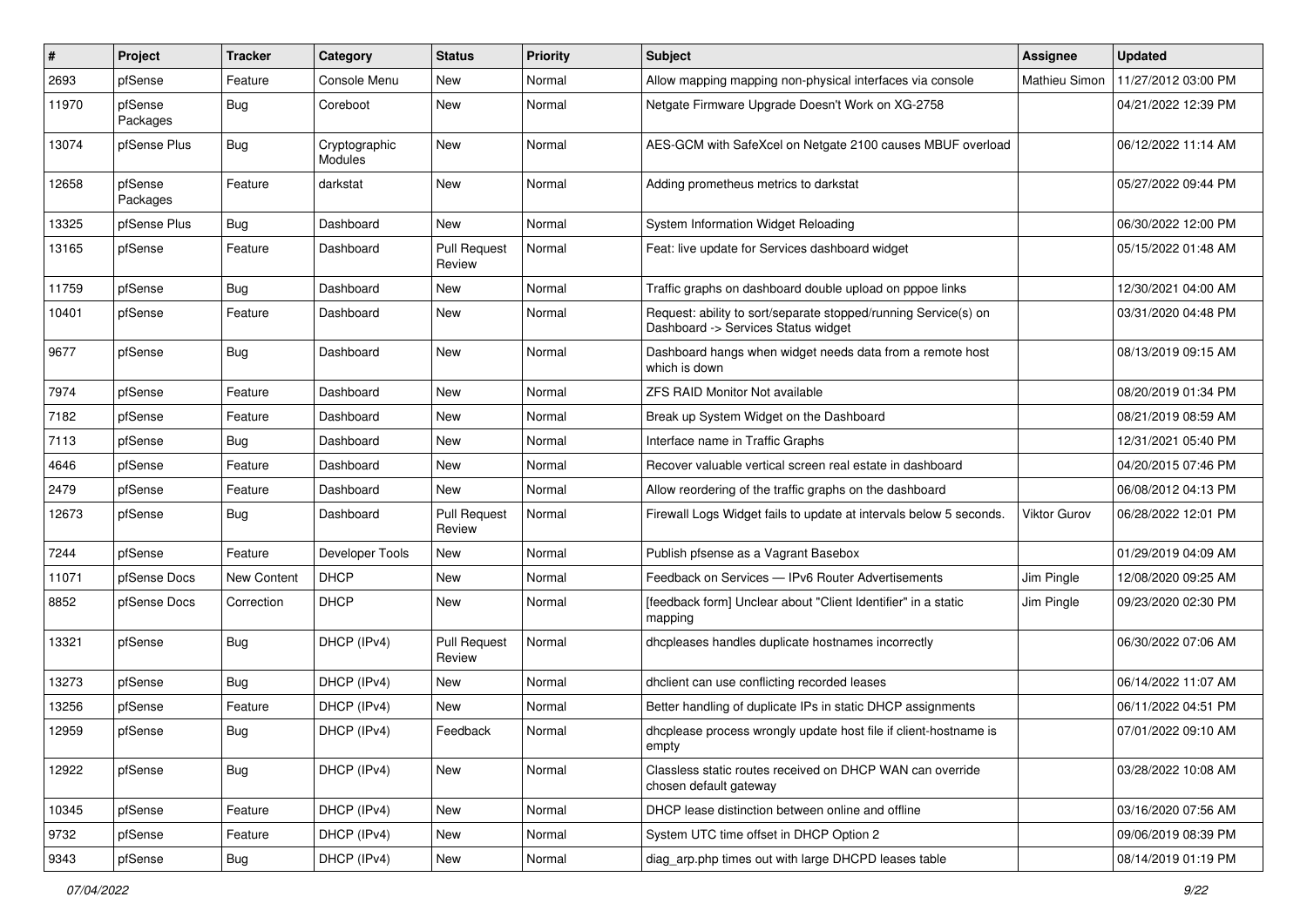| #     | Project | <b>Tracker</b> | Category    | <b>Status</b>                 | <b>Priority</b> | <b>Subject</b>                                                                                     | <b>Assignee</b>     | <b>Updated</b>      |
|-------|---------|----------------|-------------|-------------------------------|-----------------|----------------------------------------------------------------------------------------------------|---------------------|---------------------|
| 9130  | pfSense | Feature        | DHCP (IPv4) | New                           | Normal          | Request ID [#INC-16195]: DHCP - PXE Boot                                                           |                     | 09/10/2020 01:39 PM |
| 8614  | pfSense | <b>Bug</b>     | DHCP (IPv4) | New                           | Normal          | Cannot remove Additional BOOTP/DHCP Options                                                        |                     | 08/21/2019 09:15 AM |
| 8330  | pfSense | Feature        | DHCP (IPv4) | New                           | Normal          | add options for ddns-local-address statements                                                      |                     | 04/27/2021 12:31 PM |
| 7405  | pfSense | Feature        | DHCP (IPv4) | New                           | Normal          | Ability to add dhcp host reservations from "Diagnostics -> ARP<br>table"                           |                     | 10/12/2020 08:22 AM |
| 7172  | pfSense | Bug            | DHCP (IPv4) | <b>New</b>                    | Normal          | Sorting by hostname in Services > DHCP Server > LAN should be<br>'natural" (alphanumeric friendly) |                     | 08/20/2019 03:47 PM |
| 6960  | pfSense | Feature        | DHCP (IPv4) | <b>New</b>                    | Normal          | Consider replacing ISC DHCP server with KEA DHCP                                                   |                     | 09/24/2020 01:59 PM |
| 6615  | pfSense | Feature        | DHCP (IPv4) | New                           | Normal          | new DHCP server option                                                                             |                     | 08/13/2019 01:39 PM |
| 6362  | pfSense | Bug            | DHCP (IPv4) | Confirmed                     | Normal          | DHCP Client ID not used                                                                            |                     | 07/09/2021 06:30 AM |
| 5080  | pfSense | Feature        | DHCP (IPv4) | New                           | Normal          | Settings tab under Services>DHCP Server                                                            |                     | 08/13/2019 12:53 PM |
| 4899  | pfSense | Feature        | DHCP (IPv4) | New                           | Normal          | Additional BOOTP/DHCP Options should allow a force option                                          |                     | 01/02/2018 02:24 PM |
| 4061  | pfSense | Bug            | DHCP (IPv4) | Confirmed                     | Normal          | dhcpd doesn't send client-hostname to peer, breaking DHCP lease<br>registrations w/HA              |                     | 02/24/2017 08:58 PM |
| 3771  | pfSense | Bug            | DHCP (IPv4) | New                           | Normal          | Webinterface and dhcpdcrashes with 500+ static leases                                              |                     | 08/21/2019 09:26 AM |
| 3534  | pfSense | Feature        | DHCP (IPv4) | <b>New</b>                    | Normal          | DDNS using arbitrary zone primary                                                                  |                     | 07/08/2014 11:40 AM |
| 3404  | pfSense | Bug            | DHCP (IPv4) | New                           | Normal          | DHCP Server Fails to Start on Interfaces that are Slow to Come<br><b>Online During Boot</b>        |                     | 02/11/2014 05:09 PM |
| 2983  | pfSense | Feature        | DHCP (IPv4) | <b>New</b>                    | Normal          | DHCPD: Add vendor-class-identifier and MAC-OIDs                                                    |                     | 05/29/2020 09:24 PM |
| 2774  | pfSense | Feature        | DHCP (IPv4) | <b>New</b>                    | Normal          | Extend DHCP Pools code to allow using different subnets                                            |                     | 08/19/2019 10:27 AM |
| 8179  | pfSense | Bug            | DHCP (IPv4) | Feedback                      | Normal          | Incorrect reverse DNS zone in DHCP server config for<br>non-octet-aligned subnet mask              | Renato Botelho      | 02/09/2022 11:17 PM |
| 13217 | pfSense | Bug            | DHCP (IPv4) | <b>New</b>                    | Normal          | dhclient using default pid file location which does not exist                                      | <b>Viktor Gurov</b> | 05/26/2022 08:09 AM |
| 13296 | pfSense | Feature        | DHCP (IPv6) | <b>New</b>                    | Normal          | Add support for DHCP6 OPTION_PD_EXCLUDE (RFC 6603)                                                 |                     | 06/24/2022 10:10 PM |
| 13253 | pfSense | <b>Bug</b>     | DHCP (IPv6) | New                           | Normal          | 'dhcp6c' is not restarted when applying settings when multiple<br>WANs are configured for DHCP6    |                     | 06/28/2022 12:01 PM |
| 13248 | pfSense | Regression     | DHCP (IPv6) | <b>New</b>                    | Normal          | IPv6 Router Advertisements runs when config.xml does not<br>contain an entry for the interface     |                     | 06/05/2022 07:44 PM |
| 13237 | pfSense | Bug            | DHCP (IPv6) | <b>New</b>                    | Normal          | dhcp6c script cannot be executed safely                                                            |                     | 06/01/2022 11:20 AM |
| 12947 | pfSense | Bug            | DHCP (IPv6) | <b>Pull Request</b><br>Review | Normal          | DHCP6 client does not take any action if the interface IPv6<br>address changes during renewal      |                     | 06/28/2022 12:01 PM |
| 12823 | pfSense | <b>Bug</b>     | DHCP (IPv6) | New                           | Normal          | Multiple DHCP6 WAN connections PPPoE interface 'defached'<br>status                                |                     | 02/18/2022 05:39 AM |
| 12581 | pfSense | Regression     | DHCP (IPv6) | New                           | Normal          | CARP IPv6 assigned address does not get advertised to<br>endpoints with RADV                       |                     | 12/16/2021 02:34 PM |
| 10822 | pfSense | Bug            | DHCP (IPv6) | New                           | Normal          | Deprecated IPv6 prefix won't be announced as deprecated to<br>clients                              |                     | 08/10/2020 09:23 AM |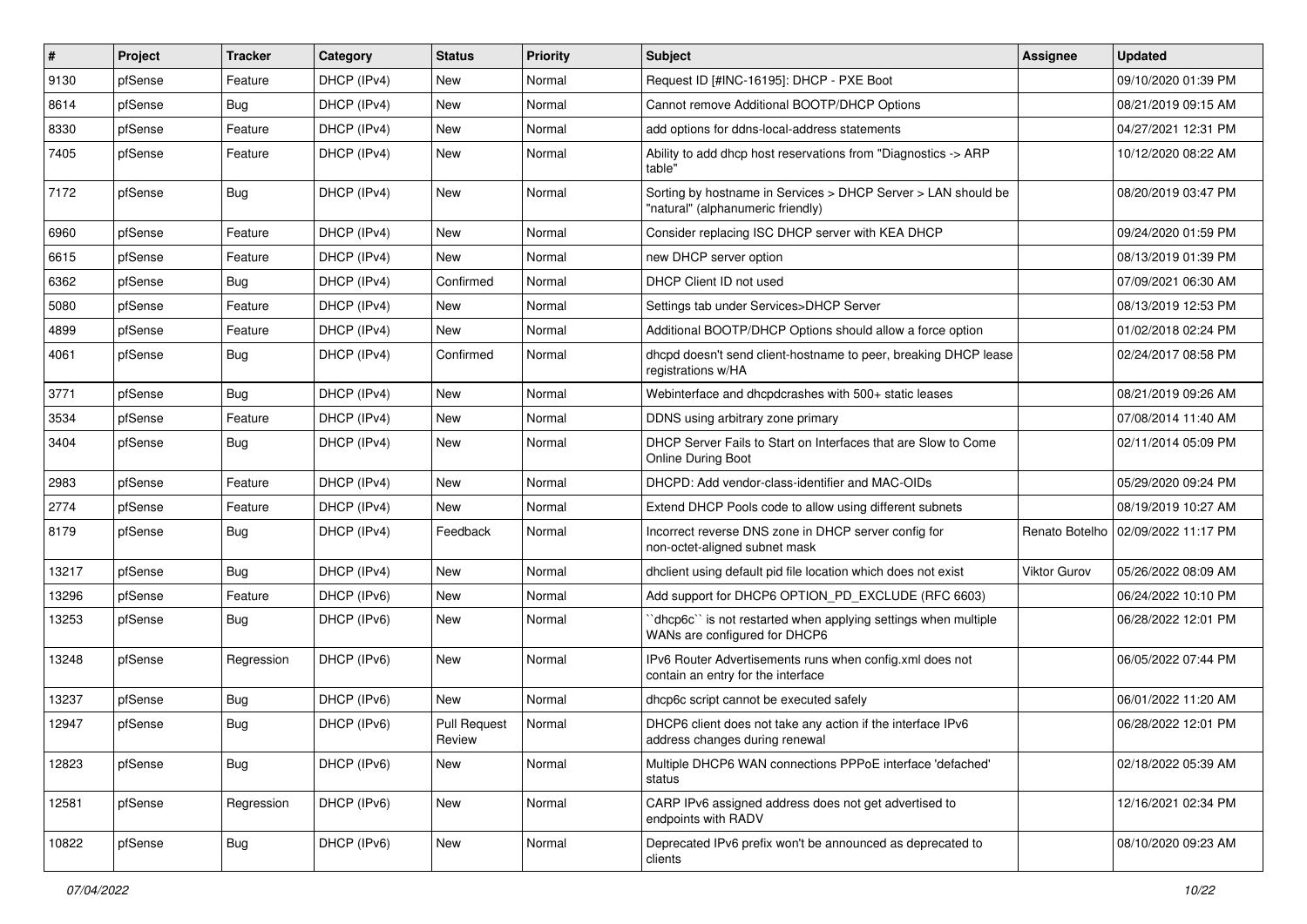| #     | Project      | <b>Tracker</b> | Category             | <b>Status</b>                 | <b>Priority</b> | <b>Subject</b>                                                                            | Assignee   | <b>Updated</b>      |
|-------|--------------|----------------|----------------------|-------------------------------|-----------------|-------------------------------------------------------------------------------------------|------------|---------------------|
| 10714 | pfSense      | Bug            | DHCP (IPv6)          | New                           | Normal          | radvd only gives out the prefix of the "first" IPv6 address of an<br>interface            |            | 10/06/2020 01:03 PM |
| 9536  | pfSense      | Feature        | DHCP (IPv6)          | New                           | Normal          | Support dynamic prefix in DHCPv6 Server                                                   |            | 05/25/2022 04:27 AM |
| 7821  | pfSense      | Bug            | DHCP (IPv6)          | New                           | Normal          | GIF does not support broadcast                                                            |            | 08/29/2017 10:50 AM |
| 7734  | pfSense      | Bug            | DHCP (IPv6)          | New                           | Normal          | Using opton ia pd0 does not renew prefix and prefix get dropped                           |            | 07/31/2017 03:46 AM |
| 7138  | pfSense      | Bug            | DHCP (IPv6)          | Assigned                      | Normal          | Pfsense wide dhcpv6 client doesn't recognise ifid statement                               |            | 04/21/2022 12:39 PM |
| 6691  | pfSense      | Bug            | DHCP (IPv6)          | New                           | Normal          | dhcp6c quits after only two tries if no response was received                             |            | 12/07/2020 04:25 PM |
| 6283  | pfSense      | Feature        | DHCP (IPv6)          | New                           | Normal          | Register DHCPv6 leases with DNS resolver                                                  |            | 08/21/2019 10:48 AM |
| 6051  | pfSense      | Bug            | DHCP (IPv6)          | New                           | Normal          | DHCPv6 Client Failure for additional WAN Address causes<br>2-seconds-service-restart-loop |            | 12/03/2020 01:08 AM |
| 5950  | pfSense      | Feature        | DHCP (IPv6)          | New                           | Normal          | DHCPv6 Server support for PD of PD-obtained networks                                      |            | 03/04/2016 03:04 AM |
| 3185  | pfSense      | Feature        | DHCP (IPv6)          | New                           | Normal          | Accommodate a DHCPv6 failover-like mechanism                                              |            | 11/24/2017 10:44 AM |
| 12508 | pfSense      | Bug            | <b>DHCP Relay</b>    | New                           | Normal          | DHCP Relay over VPN                                                                       |            | 11/06/2021 11:25 AM |
| 12120 | pfSense      | Feature        | <b>DHCP Relay</b>    | New                           | Normal          | Permit several sets of destination DHCP servers in DHCP relay                             |            | 07/11/2021 05:41 PM |
| 11149 | pfSense      | <b>Bug</b>     | <b>DHCP Relay</b>    | New                           | Normal          | DHCP relay won't start with DHCP server behind gateway                                    |            | 03/22/2021 05:13 AM |
| 10715 | pfSense      | Bug            | <b>DHCP Relay</b>    | New                           | Normal          | DHCPv6 relay always uses the "first" IPv6 address of an interface                         |            | 06/29/2020 05:01 AM |
| 9680  | pfSense      | Feature        | <b>DHCP Relay</b>    | New                           | Normal          | Seperate DHCP Server and relay per interface                                              |            | 02/27/2020 10:47 AM |
| 4680  | pfSense      | <b>Bug</b>     | <b>DHCP Relay</b>    | <b>New</b>                    | Normal          | DHCP relay does not work with DHCP server on other end of<br>OpenVPN tunnel               |            | 05/05/2015 06:55 PM |
| 10904 | pfSense      | Feature        | <b>DHCP Relay</b>    | <b>Pull Request</b><br>Review | Normal          | Support vti interfaces in dhcrelay                                                        | Luiz Souza | 10/12/2020 07:35 AM |
| 12791 | pfSense Docs | New Content    | Diagnostics          | New                           | Normal          | Diagnostic Information for Support (pfSense)                                              |            | 02/13/2022 08:49 PM |
| 11856 | pfSense      | Feature        | Diagnostics          | New                           | Normal          | Replace/add Alias or DNS names for known LAN addresses in the<br>State table              |            | 04/27/2021 08:01 AM |
| 7590  | pfSense      | Bug            | Diagnostics          | <b>New</b>                    | Normal          | diag edit do not save when nothing to sae (in directory browse<br>view)                   |            | 05/20/2017 05:04 PM |
| 7589  | pfSense      | Bug            | Diagnostics          | <b>New</b>                    | Normal          | diag edit.php old print info box                                                          |            | 05/20/2017 05:02 PM |
| 5556  | pfSense      | Feature        | Diagnostics          | New                           | Normal          | No error when downloading non-existing file on<br>Diagnostics/Execute                     |            | 08/20/2019 03:43 PM |
| 4456  | pfSense      | Feature        | Diagnostics          | New                           | Normal          | Packet capture additional filtering options                                               |            | 08/20/2019 03:30 PM |
| 3796  | pfSense      | Bug            | Diagnostics          | Confirmed                     | Normal          | States summary fails and is very slow with large state tables                             |            | 12/11/2021 08:03 PM |
| 1656  | pfSense      | Feature        | Diagnostics          | New                           | Normal          | Teach pfctl to kill states by port number                                                 |            | 08/21/2019 09:55 AM |
| 12883 | pfSense Docs | Todo           | <b>DNS</b>           | New                           | Normal          | Feedback on Services - DNS Resolver - Host Overrides                                      |            | 02/28/2022 07:54 PM |
| 12139 | pfSense      | Feature        | <b>DNS Forwarder</b> | New                           | Normal          | Add support in for specifying a DNSMASQ configuration file                                |            | 07/16/2021 09:45 PM |
| 2410  | pfSense      | Feature        | <b>DNS Forwarder</b> | New                           | Normal          | Support name based aliasing via CNAMEs or some other<br>mechanism.                        |            | 12/11/2012 09:56 PM |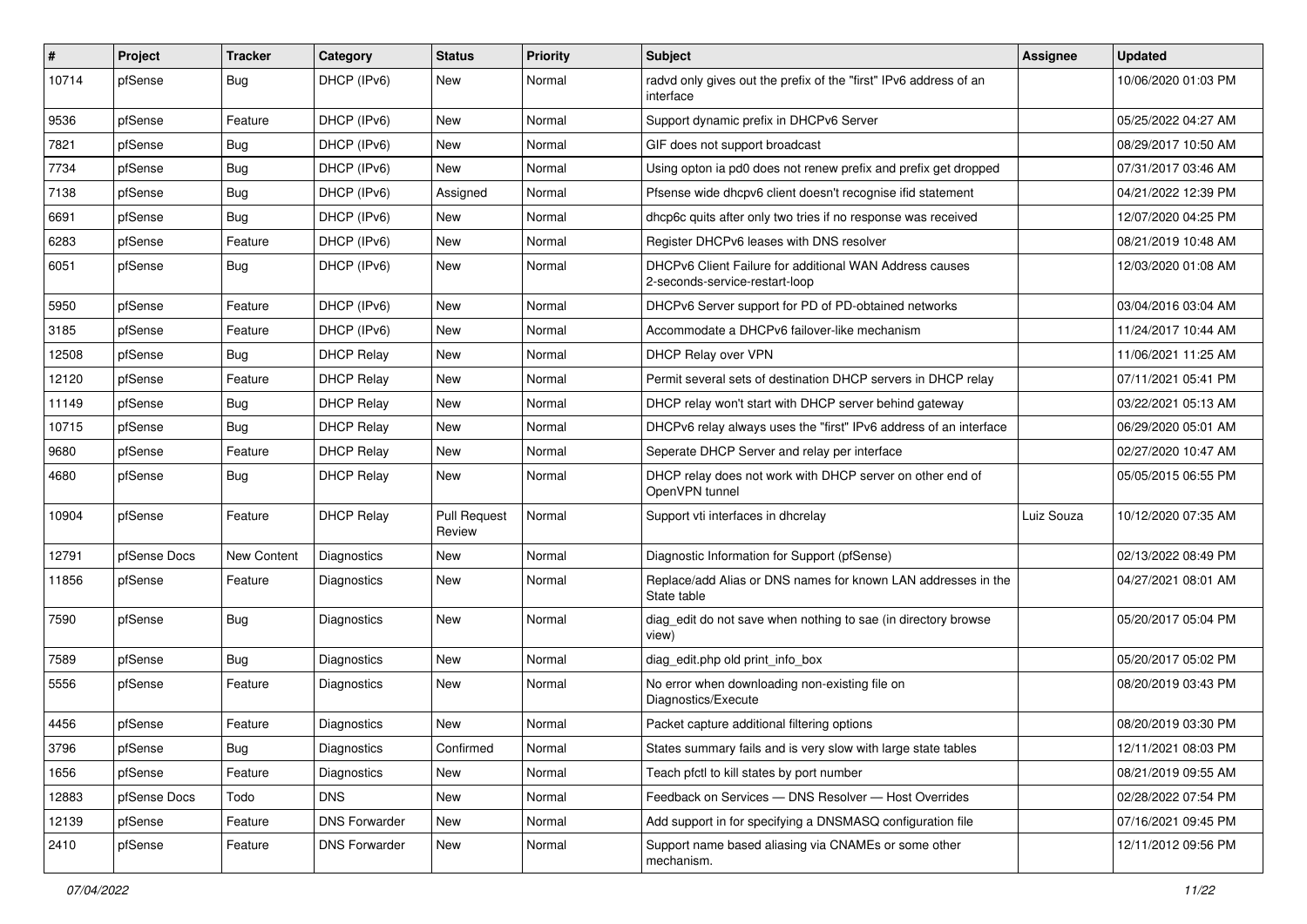| ∦     | Project      | <b>Tracker</b> | Category            | <b>Status</b> | Priority | <b>Subject</b>                                                                                                                | Assignee   | <b>Updated</b>      |
|-------|--------------|----------------|---------------------|---------------|----------|-------------------------------------------------------------------------------------------------------------------------------|------------|---------------------|
| 13254 | pfSense      | <b>Bug</b>     | <b>DNS Resolver</b> | New           | Normal   | DNS resolver does not update "unbound.conf" file during link<br>down events                                                   |            | 06/28/2022 12:01 PM |
| 12612 | pfSense      | <b>Bug</b>     | <b>DNS Resolver</b> | New           | Normal   | DNS Resolver is restarted during every "rc.newwanip" event                                                                    |            | 06/28/2022 12:01 PM |
| 10624 | pfSense      | <b>Bug</b>     | <b>DNS Resolver</b> | New           | Normal   | Unbound configuration memory leak with python module $+$ register<br>DHCP leases active                                       |            | 02/26/2021 10:27 AM |
| 10342 | pfSense      | Bug            | <b>DNS Resolver</b> | <b>New</b>    | Normal   | Unbound domain overrides stop resolving periodically. They only<br>resume after the service has been restarted.               |            | 03/13/2020 10:35 AM |
| 10143 | pfSense      | <b>Bug</b>     | <b>DNS Resolver</b> | <b>New</b>    | Normal   | System hostname DNS entry is assigned to the wrong IP on<br>multi-wan setups                                                  |            | 12/31/2019 02:33 PM |
| 9654  | pfSense      | Bug            | <b>DNS Resolver</b> | New           | Normal   | After reboot, the DNS resolver must be restarted before it will<br>advertise the ipv6 DNS address of the router.              |            | 11/20/2020 03:12 AM |
| 9436  | pfSense      | Feature        | <b>DNS Resolver</b> | <b>New</b>    | Normal   | Unbound: enable dnstap support                                                                                                |            | 03/27/2019 07:54 PM |
| 9037  | pfSense      | <b>Bug</b>     | <b>DNS Resolver</b> | <b>New</b>    | Normal   | Unbound not logging to syslog after reboot                                                                                    |            | 10/12/2018 05:09 AM |
| 8236  | pfSense      | Feature        | <b>DNS Resolver</b> | New           | Normal   | Ability to configure "forward-first" and "forward-host" options for<br>more robust domain overrides in DNS Resolver           |            | 12/26/2017 01:26 AM |
| 7852  | pfSense      | Feature        | <b>DNS Resolver</b> | <b>New</b>    | Normal   | Add views support to Unbound GUI                                                                                              |            | 09/11/2017 12:26 PM |
| 7152  | pfSense      | <b>Bug</b>     | <b>DNS Resolver</b> | <b>New</b>    | Normal   | Unbound / DNS Resolver issue if "Register DHCP static mappings<br>in the DNS Resolver" set before wildcard DNS custom options |            | 12/18/2021 04:59 PM |
| 7096  | pfSense      | <b>Bug</b>     | <b>DNS Resolver</b> | Feedback      | Normal   | Unbound fails to start on boot if specific network devices are<br>configured in the "Network Interfaces"                      |            | 11/22/2021 08:59 AM |
| 6103  | pfSense      | Feature        | <b>DNS Resolver</b> | <b>New</b>    | Normal   | DNS Resolver Outgoing Interfaces should be able to use Gateway<br>Groups                                                      |            | 10/21/2019 08:02 AM |
| 4798  | pfSense      | Feature        | <b>DNS Resolver</b> | <b>New</b>    | Normal   | Make host and domain overrides available to both DNS Resolver<br>and DNS Forwarder                                            |            | 06/29/2015 02:14 AM |
| 1819  | pfSense      | Bug            | <b>DNS Resolver</b> | <b>New</b>    | Normal   | DNS Resolver Not Registering DHCP Server Specified Domain<br>Name                                                             | Luiz Souza | 04/28/2022 01:53 PM |
| 13167 | pfSense      | <b>Bug</b>     | Dynamic DNS         | <b>New</b>    | Normal   | phpDynDNS: DigitalOcean ddns update fails (bad request, invalid<br>character '-' in request_id)                               |            | 06/16/2022 09:30 PM |
| 12877 | pfSense      | <b>Bug</b>     | Dynamic DNS         | Feedback      | Normal   | Cloudflare DynDNS fails to update more than two addresses                                                                     |            | 05/29/2022 06:56 PM |
| 12848 | pfSense      | Feature        | Dynamic DNS         | <b>New</b>    | Normal   | Evaluation of the DynDNS "Result Match" string                                                                                |            | 02/22/2022 02:01 AM |
| 12602 | pfSense      | Feature        | <b>Dynamic DNS</b>  | New           | Normal   | DHCPv6 should allow DDNS Client updates for hosts                                                                             |            | 12/15/2021 11:00 AM |
| 12063 | pfSense Docs | Todo           | Dynamic DNS         | <b>New</b>    | Normal   | Feedback on Services - Dynamic DNS - Configuring RFC 2136<br>Dynamic DNS updates                                              |            | 06/18/2021 06:24 PM |
| 11177 | pfSense      | <b>Bug</b>     | Dynamic DNS         | New           | Normal   | DDNSv6 not using Check IP Services                                                                                            |            | 12/21/2020 05:02 AM |
| 11147 | pfSense      | <b>Bug</b>     | Dynamic DNS         | New           | Normal   | Domeneshop DynDNS IPv4 and IPv6                                                                                               |            | 12/09/2020 11:47 PM |
| 11084 | pfSense      | Feature        | Dynamic DNS         | New           | Normal   | Dynamic DNS include option to specify virtual IP addresses                                                                    |            | 11/19/2020 01:26 PM |
| 10962 | pfSense      | Feature        | Dynamic DNS         | New           | Normal   | Add Cpanel support for Dynamic DNS Clients                                                                                    |            | 12/28/2020 01:56 PM |
| 10000 | pfSense      | <b>Bug</b>     | Dynamic DNS         | New           | Normal   | Azure Dynamic DNS A and AAAA Records for Apex Zone                                                                            |            | 03/31/2020 09:03 AM |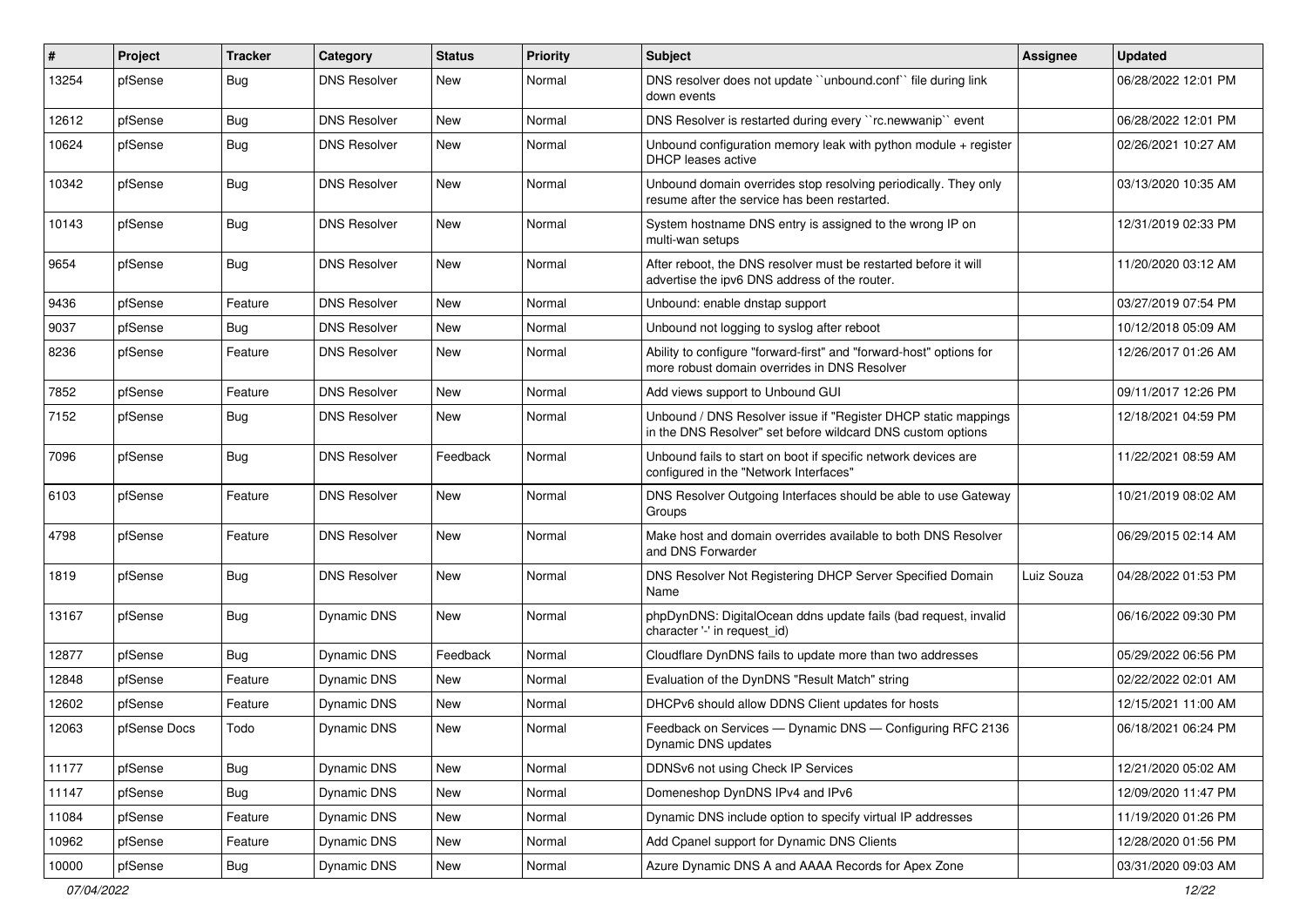| ∦     | Project             | <b>Tracker</b> | Category              | <b>Status</b>                 | <b>Priority</b> | Subject                                                                                                 | Assignee                       | <b>Updated</b>      |
|-------|---------------------|----------------|-----------------------|-------------------------------|-----------------|---------------------------------------------------------------------------------------------------------|--------------------------------|---------------------|
| 9805  | pfSense             | <b>Bug</b>     | Dynamic DNS           | <b>New</b>                    | Normal          | dynDNS cloudflare multiple entries                                                                      |                                | 10/02/2019 04:51 PM |
| 9664  | pfSense             | <b>Bug</b>     | Dynamic DNS           | <b>New</b>                    | Normal          | DynDNS and Dual-wan problem with CloudFlare (works with<br>$No-Ip)$                                     |                                | 08/03/2019 10:00 AM |
| 9504  | pfSense             | <b>Bug</b>     | Dynamic DNS           | <b>New</b>                    | Normal          | Multiple Dynamic DNS update notifications for the same interface,<br>not differentiated by the hostname |                                | 05/07/2019 07:46 AM |
| 9063  | pfSense             | Feature        | Dynamic DNS           | <b>New</b>                    | Normal          | Allow dynamic DNS client entry to specify which Check IP service<br>to use                              |                                | 10/24/2018 11:53 AM |
| 8432  | pfSense             | <b>Bug</b>     | Dynamic DNS           | New                           | Normal          | Dynamic DNS Client gives an error that it can't find IPv6 address<br>when WAN interface is a LAGG       |                                | 09/17/2020 05:23 AM |
| 8406  | pfSense             | <b>Bug</b>     | Dynamic DNS           | <b>New</b>                    | Normal          | DDNS IPV6 Cloudflare Client does not detect PPOE address                                                |                                | 03/31/2018 11:56 AM |
| 7418  | pfSense             | Feature        | Dynamic DNS           | <b>New</b>                    | Normal          | Dynamic dns should be sorted interface name                                                             |                                | 08/21/2019 08:58 AM |
| 7292  | pfSense             | Feature        | Dynamic DNS           | <b>New</b>                    | Normal          | DynamicDNS configuration does not sync to HA secondary                                                  |                                | 02/21/2017 04:56 PM |
| 13303 | pfSense             | Bug            | Dynamic DNS           | <b>Pull Request</b><br>Review | Normal          | DynDNS - DNSExit no longer working                                                                      | Koen Zomers                    | 06/28/2022 12:01 PM |
| 12495 | pfSense             | Feature        | Dynamic DNS           | <b>Pull Request</b><br>Review | Normal          | DynDNS: add deSEC IPv4&v6 simultaneos update                                                            | <b>Lukas Wiest</b>             | 11/01/2021 08:53 AM |
| 12494 | pfSense             | Feature        | Dynamic DNS           | <b>Pull Request</b><br>Review | Normal          | DynDNS: make simultaneous update of IP and LegacyIP possible                                            | Lukas Wiest                    | 11/01/2021 08:52 AM |
| 13298 | pfSense             | <b>Bug</b>     | Dynamic DNS           | <b>Pull Request</b><br>Review | Normal          | Dynv6 does not check response code when updating                                                        | <b>Tiago Beling</b><br>d'Avila | 06/28/2022 12:01 PM |
| 11235 | pfSense<br>Packages | <b>Bug</b>     | Filer                 | <b>New</b>                    | Normal          | Filer run script when "state" unchanged                                                                 |                                | 01/08/2021 07:24 AM |
| 11178 | pfSense<br>Packages | Feature        | Filer                 | <b>New</b>                    | Normal          | Filer do not ask what to do with previous filename                                                      |                                | 12/31/2020 02:45 AM |
| 10426 | pfSense<br>Packages | <b>Bug</b>     | Filer                 | Feedback                      | Normal          | Filer must validate that File name is uniq                                                              |                                | 04/20/2022 11:02 AM |
| 11180 | pfSense<br>Packages | <b>Bug</b>     | Filer                 | Feedback                      | Normal          | Filer run action for files on sync that wan't been modified                                             | Viktor Gurov                   | 01/08/2021 07:27 AM |
| 13067 | pfSense             | <b>Bug</b>     | FilterDNS             | <b>New</b>                    | Normal          | filterdns resolve interval is twice the intended value                                                  |                                | 04/17/2022 07:45 PM |
| 12770 | pfSense Docs        | Todo           | <b>Firewall Rules</b> | <b>Pull Request</b><br>Review | Normal          | Feedback on Firewall — Configuring firewall rules                                                       |                                | 06/27/2022 07:42 AM |
| 12535 | pfSense Docs        | Correction     | <b>Firewall Rules</b> | <b>New</b>                    | Normal          | Negate Rules function does not match the description                                                    |                                | 07/01/2022 07:20 AM |
| 12268 | pfSense Docs        | Todo           | <b>Firewall Rules</b> | New                           | Normal          | Feedback on Firewall - Aliases                                                                          |                                | 08/17/2021 12:55 AM |
| 13020 | pfSense Docs        | Todo           | <b>Firewall Rules</b> | New                           | Normal          | easyrule command documentation should document permissible<br>wildcards                                 | Jim Pingle                     | 04/04/2022 08:01 AM |
| 9685  | pfSense Docs        | Correction     | <b>Firewall Rules</b> | New                           | Normal          | Feedback on Firewall - Floating Rules                                                                   | Jim Pingle                     | 09/23/2020 02:57 PM |
| 12740 | pfSense             | Bug            | FreeBSD               | Incomplete                    | Normal          | panic: esp_input_cb: Unexpected address family                                                          |                                | 01/27/2022 01:19 PM |
| 11184 | pfSense             | Bug            | FreeBSD               | New                           | Normal          | PF: State policy cannot be configurable                                                                 |                                | 02/09/2021 02:43 AM |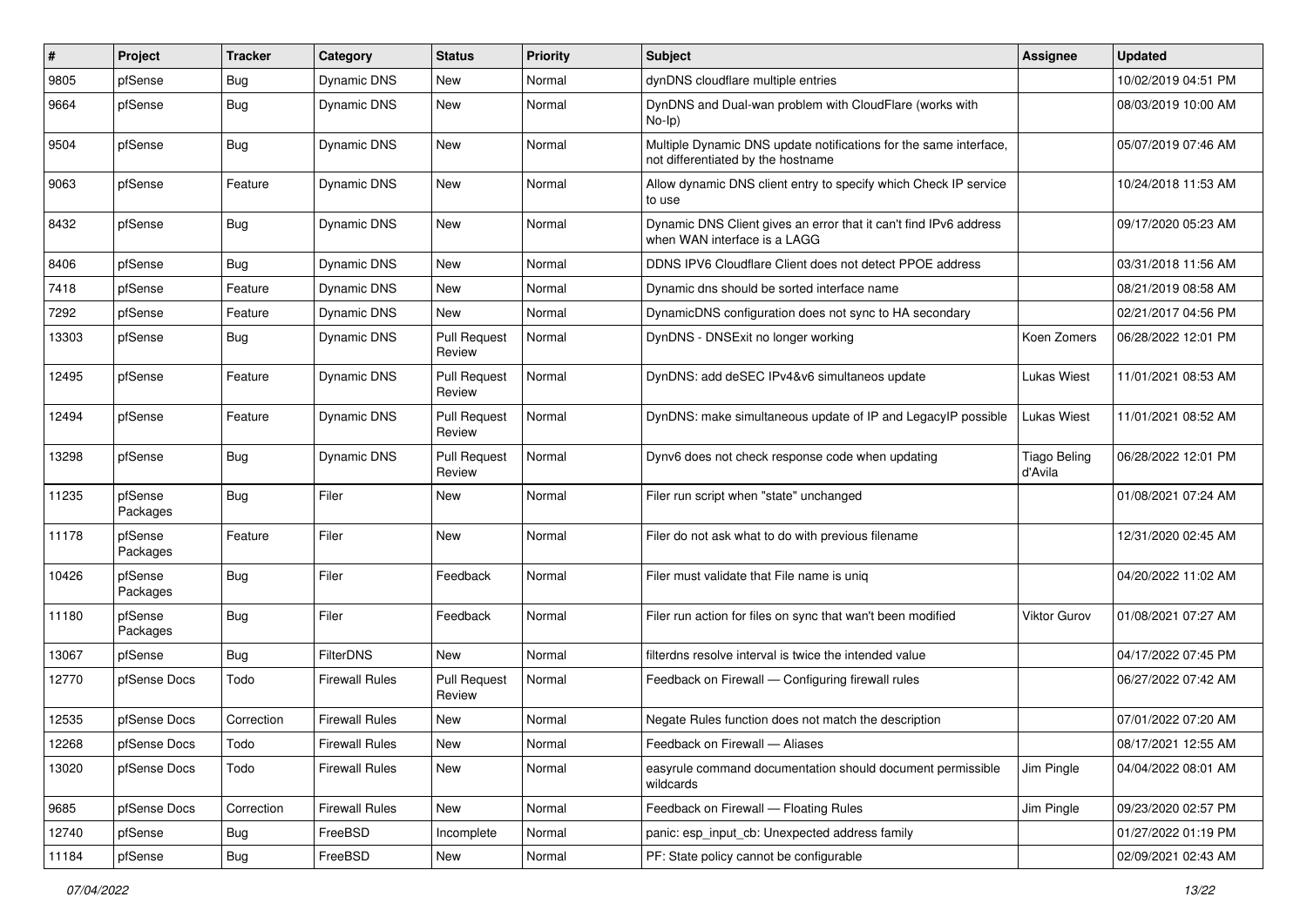| $\pmb{\#}$ | Project             | <b>Tracker</b> | Category   | <b>Status</b> | <b>Priority</b> | <b>Subject</b>                                                                                                                                                           | Assignee | <b>Updated</b>      |
|------------|---------------------|----------------|------------|---------------|-----------------|--------------------------------------------------------------------------------------------------------------------------------------------------------------------------|----------|---------------------|
| 12982      | pfSense<br>Packages | <b>Bug</b>     | FreeRADIUS | New           | Normal          | FreeRadius RadReply table entries missing from pf                                                                                                                        |          | 06/19/2022 05:38 PM |
| 12742      | pfSense<br>Packages | <b>Bug</b>     | FreeRADIUS | Feedback      | Normal          | freeRADIUS virtual-server-default: modules dailycounter,<br>monthlycounter, noreset counter, expire on login in authorize<br>section prevent virtual server from loading |          | 03/01/2022 12:45 PM |
| 12286      | pfSense<br>Packages | Bug            | FreeRADIUS | <b>New</b>    | Normal          | Add support for ntlm auth in LDAP                                                                                                                                        |          | 08/20/2021 08:27 AM |
| 12126      | pfSense<br>Packages | <b>Bug</b>     | FreeRADIUS | New           | Normal          | freeradius3 0.15.7_31                                                                                                                                                    |          | 10/11/2021 08:21 AM |
| 11980      | pfSense<br>Packages | <b>Bug</b>     | FreeRADIUS | Feedback      | Normal          | EAP does not work with SQL backend                                                                                                                                       |          | 07/21/2021 07:24 AM |
| 11802      | pfSense<br>Packages | <b>Bug</b>     | FreeRADIUS | <b>New</b>    | Normal          | FreeRADIUS sync                                                                                                                                                          |          | 05/10/2021 04:18 AM |
| 11138      | pfSense<br>Packages | Feature        | FreeRADIUS | New           | Normal          | new WebGUI checkboxes needed                                                                                                                                             |          | 12/07/2020 08:28 AM |
| 10695      | pfSense<br>Packages | <b>Bug</b>     | FreeRADIUS | <b>New</b>    | Normal          | FreeRadius Accounting skipping MBs after reboot due to power<br>down                                                                                                     |          | 06/24/2020 04:49 AM |
| 10297      | pfSense<br>Packages | Feature        | FreeRADIUS | Assigned      | Normal          | IPv6 user attributes                                                                                                                                                     |          | 04/21/2022 12:39 PM |
| 9704       | pfSense<br>Packages | Feature        | FreeRADIUS | <b>New</b>    | Normal          | Enable filter username                                                                                                                                                   |          | 08/27/2019 12:07 PM |
| 8836       | pfSense<br>Packages | Feature        | FreeRADIUS | New           | Normal          | Define Idap group vlan assignment in users file                                                                                                                          |          | 08/26/2018 07:53 AM |
| 8769       | pfSense<br>Packages | Feature        | FreeRADIUS | <b>New</b>    | Normal          | Allow FreeRADIUS users to change their own Passwords and Pins                                                                                                            |          | 10/11/2018 11:34 AM |
| 8589       | pfSense<br>Packages | <b>Bug</b>     | FreeRADIUS | New           | Normal          | FreeRadius 0.15.5 2 ignoring tunnelled-reply=no                                                                                                                          |          | 02/18/2019 03:40 PM |
| 8264       | pfSense<br>Packages | <b>Bug</b>     | FreeRADIUS | New           | Normal          | Radiusd restart on WAN change results in freeradius not running<br>(and possible solution)                                                                               |          | 04/21/2022 12:39 PM |
| 8251       | pfSense<br>Packages | <b>Bug</b>     | FreeRADIUS | Feedback      | Normal          | Captiveportal + FreeRadius "Last activity" resets to Session start                                                                                                       |          | 08/13/2019 11:10 AM |
| 8224       | pfSense<br>Packages | Feature        | FreeRADIUS | New           | Normal          | Add "OU" field to FreeRADIUS page                                                                                                                                        |          | 02/21/2018 12:53 AM |
| 8031       | pfSense<br>Packages | Feature        | FreeRADIUS | New           | Normal          | FreeRADIUS copy entry function                                                                                                                                           |          | 08/16/2019 01:01 PM |
| 7403       | pfSense<br>Packages | <b>Bug</b>     | FreeRADIUS | New           | Normal          | Captive Portal + freeradius2 + MySQL problems with German<br>Umlaut                                                                                                      |          | 03/17/2017 09:12 AM |
| 4506       | pfSense<br>Packages | Feature        | FreeRADIUS | <b>New</b>    | Normal          | FreeRADIUS groups/hunt groups                                                                                                                                            |          | 03/10/2015 08:51 PM |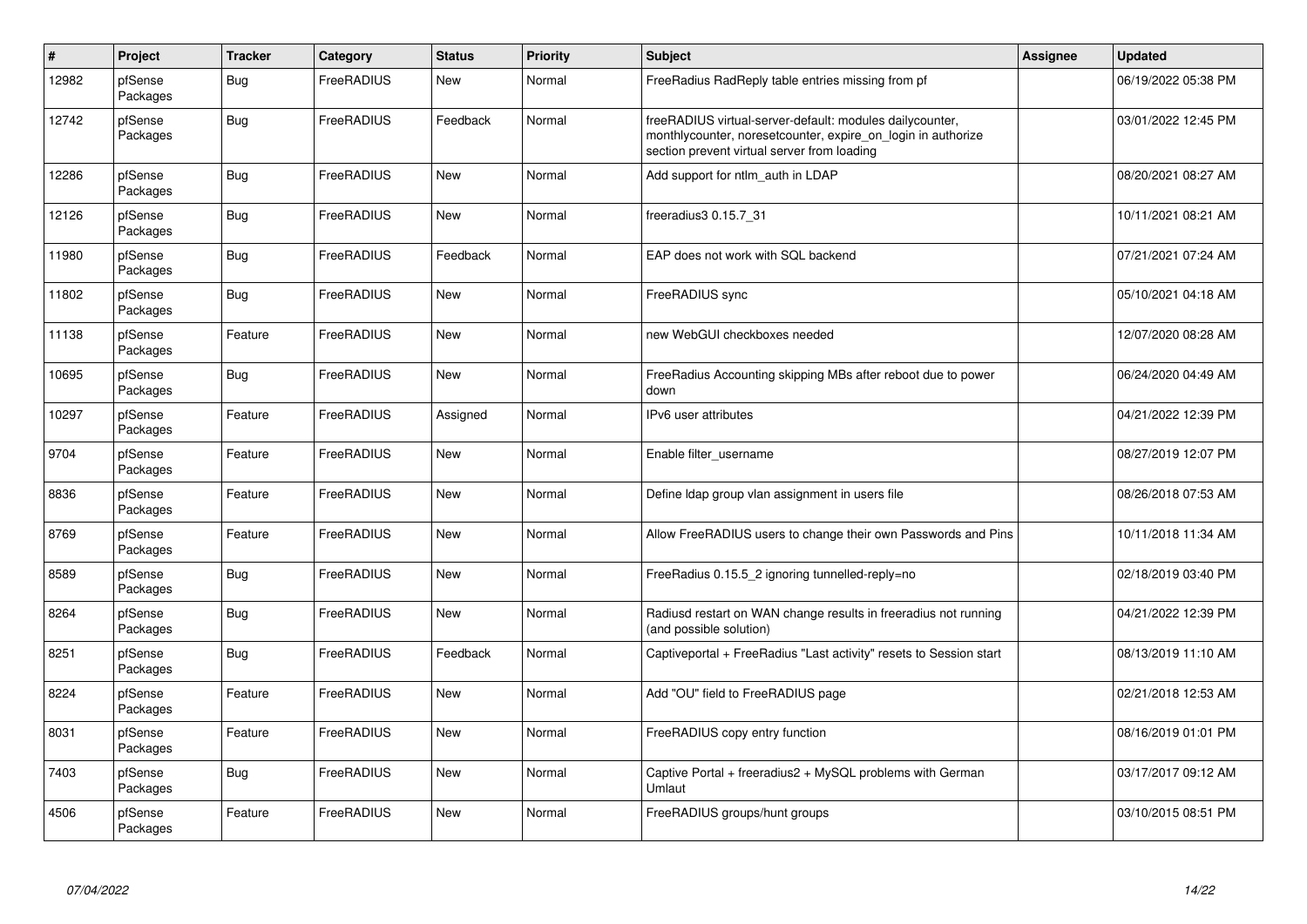| #     | Project             | Tracker    | Category   | <b>Status</b>                 | <b>Priority</b> | <b>Subject</b>                                                                  | <b>Assignee</b>     | <b>Updated</b>      |
|-------|---------------------|------------|------------|-------------------------------|-----------------|---------------------------------------------------------------------------------|---------------------|---------------------|
| 13284 | pfSense<br>Packages | Feature    | FreeRADIUS | New                           | Normal          | Option to define "Issuer" in OPT configuration.                                 | Jakob<br>Nordgarden | 06/19/2022 12:10 PM |
| 8516  | pfSense<br>Packages | <b>Bug</b> | FreeRADIUS | <b>New</b>                    | Normal          | FreeRADIUS requires settings re-saved after pfSense upgrade                     | Jim Pingle          | 12/31/2021 05:58 PM |
| 11746 | pfSense<br>Packages | <b>Bug</b> | FreeRADIUS | Feedback                      | Normal          | Second LDAP server configuration misses the ipaNThash control<br>attribute      | <b>Viktor Gurov</b> | 07/14/2021 01:44 PM |
| 11388 | pfSense<br>Packages | <b>Bug</b> | FreeRADIUS | Feedback                      | Normal          | Captive Portal authentication error with MySQL backend                          | <b>Viktor Gurov</b> | 02/10/2021 08:54 AM |
| 11331 | pfSense<br>Packages | Bug        | FreeRADIUS | Feedback                      | Normal          | FreeRADIUS latest package upgrade broke Plain Mac<br>Authentication             | <b>Viktor Gurov</b> | 01/30/2021 10:08 AM |
| 11054 | pfSense<br>Packages | Bug        | FreeRADIUS | Assigned                      | Normal          | Check Client Certificate CN not working as described                            | <b>Viktor Gurov</b> | 12/14/2021 07:22 AM |
| 10908 | pfSense<br>Packages | Feature    | FreeRADIUS | Feedback                      | Normal          | FreeRADIUS server certificate not using full CA chain                           | <b>Viktor Gurov</b> | 04/22/2022 02:19 AM |
| 10871 | pfSense<br>Packages | Feature    | FreeRADIUS | Feedback                      | Normal          | Extra time period counters for SQL backend                                      | <b>Viktor Gurov</b> | 04/22/2022 02:19 AM |
| 12951 | pfSense<br>Packages | Bug        | <b>FRR</b> | Feedback                      | Normal          | FRR cannot remove IPv6 routes                                                   |                     | 03/22/2022 09:24 PM |
| 12889 | pfSense<br>Packages | Feature    | <b>FRR</b> | <b>New</b>                    | Normal          | FRR GUI add set ipv6 next-hop global                                            |                     | 03/02/2022 06:10 AM |
| 12751 | pfSense<br>Packages | Bug        | <b>FRR</b> | <b>New</b>                    | Normal          | Improve FRR route restoration after gateway events                              |                     | 02/06/2022 11:07 PM |
| 12084 | pfSense<br>Packages | Bug        | <b>FRR</b> | <b>New</b>                    | Normal          | libfrr.so.0 error on SG-1100                                                    |                     | 06/26/2021 08:22 AM |
| 11963 | pfSense<br>Packages | Feature    | <b>FRR</b> | <b>New</b>                    | Normal          | Dynamically change OSPF interface costs on selected interfaces<br>on CARP event |                     | 05/26/2021 04:13 AM |
| 11841 | pfSense<br>Packages | <b>Bug</b> | <b>FRR</b> | New                           | Normal          | FRR access lists default bahavior changed to permit by default                  |                     | 04/22/2021 09:52 AM |
| 11835 | pfSense<br>Packages | Bug        | <b>FRR</b> | New                           | Normal          | FRR OSPF redistributed connected routes disappearing                            |                     | 04/22/2021 07:11 AM |
| 11823 | pfSense<br>Packages | Feature    | <b>FRR</b> | <b>New</b>                    | Normal          | Route handling enhancements                                                     |                     | 04/19/2021 06:23 PM |
| 11703 | pfSense<br>Packages | Feature    | <b>FRR</b> | <b>New</b>                    | Normal          | add Krill and Routinator support BGP RPKI                                       |                     | 03/18/2021 07:47 PM |
| 11377 | pfSense<br>Packages | Bug        | <b>FRR</b> | <b>Pull Request</b><br>Review | Normal          | FRR deinstall                                                                   |                     | 03/10/2021 08:21 AM |
| 10935 | pfSense<br>Packages | Bug        | <b>FRR</b> | New                           | Normal          | FRR 0.6.7-6 - BGPD service recycled IPv6 without Route Map                      |                     | 12/30/2020 05:00 PM |
| 10516 | pfSense<br>Packages | <b>Bug</b> | <b>FRR</b> | New                           | Normal          | FRR Access list                                                                 |                     | 12/06/2020 11:02 PM |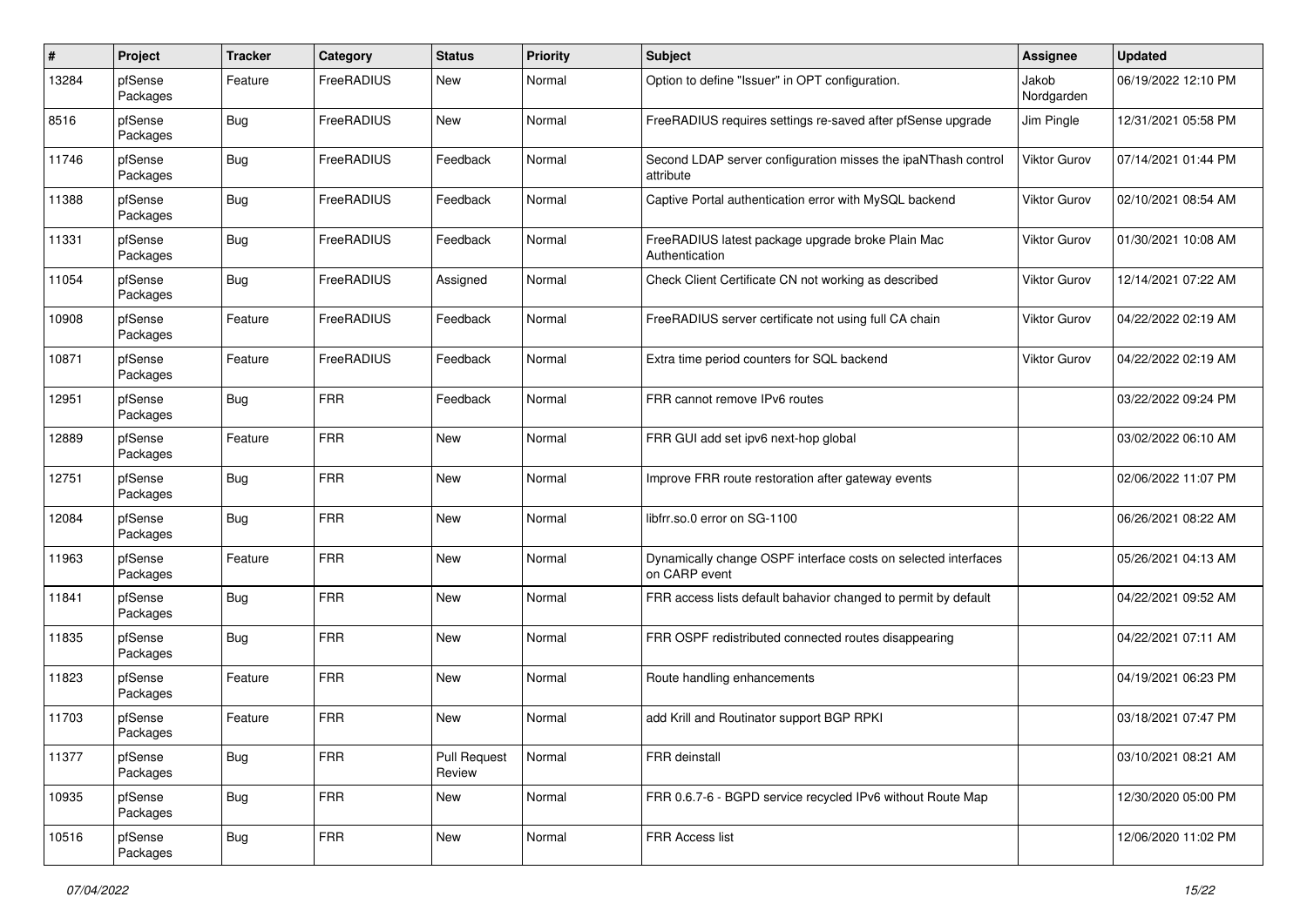| $\sharp$ | Project             | <b>Tracker</b> | Category   | <b>Status</b>                 | <b>Priority</b> | <b>Subject</b>                                                                                                                                              | <b>Assignee</b>       | <b>Updated</b>      |
|----------|---------------------|----------------|------------|-------------------------------|-----------------|-------------------------------------------------------------------------------------------------------------------------------------------------------------|-----------------------|---------------------|
| 10503    | pfSense<br>Packages | Bug            | <b>FRR</b> | New                           | Normal          | Flapping any GW in multi-WAN influences restating all IPsec<br>tunnels in FRR which leads to dropping all IPsec VTI static routes<br>and related BGP issues |                       | 05/08/2020 07:51 PM |
| 6651     | pfSense<br>Packages | Feature        | <b>FRR</b> | Feedback                      | Normal          | Loopback interfaces                                                                                                                                         | Christian<br>McDonald | 12/25/2021 02:42 PM |
| 11345    | pfSense<br>Packages | <b>Bug</b>     | <b>FRR</b> | Feedback                      | Normal          | FRR-OSPF - No "prefix-list" possible                                                                                                                        | Jim Pingle            | 02/04/2021 11:03 PM |
| 11301    | pfSense<br>Packages | Feature        | <b>FRR</b> | Feedback                      | Normal          | Switch FRR to use default rc file as a service control base                                                                                                 | Jim Pingle            | 01/28/2021 09:35 AM |
| 11206    | pfSense<br>Packages | Feature        | <b>FRR</b> | <b>Pull Request</b><br>Review | Normal          | <b>FRR 7.5</b>                                                                                                                                              | Jim Pingle            | 01/08/2021 12:47 PM |
| 11130    | pfSense<br>Packages | Feature        | <b>FRR</b> | Feedback                      | Normal          | FRR RIP support                                                                                                                                             | Jim Pingle            | 12/31/2021 04:19 PM |
| 10789    | pfSense<br>Packages | Feature        | <b>FRR</b> | Feedback                      | Normal          | FRR integrated configuration and hitless reloads                                                                                                            | Jim Pingle            | 01/20/2021 11:16 PM |
| 10653    | pfSense<br>Packages | Feature        | <b>FRR</b> | <b>New</b>                    | Normal          | Allow to download frr_status                                                                                                                                | Jim Pingle            | 06/11/2020 01:21 AM |
| 10294    | pfSense<br>Packages | <b>Bug</b>     | <b>FRR</b> | <b>New</b>                    | Normal          | FRR Route Counts Incorrect on Status Page                                                                                                                   | Jim Pingle            | 02/26/2020 11:08 AM |
| 9545     | pfSense<br>Packages | Feature        | <b>FRR</b> | New                           | Normal          | Enable MULTIPATH in FRR                                                                                                                                     | Jim Pingle            | 09/18/2020 12:52 PM |
| 12965    | pfSense<br>Packages | Bug            | <b>FRR</b> | <b>Pull Request</b><br>Review | Normal          | FRR BFD peer configuration is handled incorrectly in some cases                                                                                             | <b>Viktor Gurov</b>   | 03/22/2022 08:04 AM |
| 12653    | pfSense<br>Packages | Regression     | <b>FRR</b> | Feedback                      | Normal          | RIP related startup error                                                                                                                                   | <b>Viktor Gurov</b>   | 12/30/2021 08:37 AM |
| 12167    | pfSense<br>Packages | Bug            | <b>FRR</b> | Feedback                      | Normal          | BGP TCP setkey not set if neighbor is in peer group                                                                                                         | <b>Viktor Gurov</b>   | 09/16/2021 09:38 AM |
| 11961    | pfSense<br>Packages | <b>Bug</b>     | <b>FRR</b> | Feedback                      | Normal          | FRR OSPF add unwanted area 0 authentication to router ospf                                                                                                  | <b>Viktor Gurov</b>   | 09/16/2021 10:25 PM |
| 11847    | pfSense<br>Packages | Bug            | <b>FRR</b> | Feedback                      | Normal          | Filters not applied to PEER Groups                                                                                                                          | <b>Viktor Gurov</b>   | 07/30/2021 07:45 PM |
| 11836    | pfSense<br>Packages | <b>Bug</b>     | <b>FRR</b> | Assigned                      | Normal          | <b>FRR ACCEPTFILTER unstable</b>                                                                                                                            | <b>Viktor Gurov</b>   | 02/14/2022 07:20 AM |
| 11693    | pfSense<br>Packages | Bug            | <b>FRR</b> | Feedback                      | Normal          | IPv6 static routing fails                                                                                                                                   | <b>Viktor Gurov</b>   | 04/26/2022 08:50 AM |
| 11681    | pfSense<br>Packages | Bug            | <b>FRR</b> | Feedback                      | Normal          | FRR generates invalid BFD configuration after removing interfaces                                                                                           | Viktor Gurov          | 07/14/2021 04:40 PM |
| 11477    | pfSense<br>Packages | Bug            | <b>FRR</b> | Feedback                      | Normal          | FRR does not recognize some BFD options                                                                                                                     | Viktor Gurov          | 02/26/2021 10:52 PM |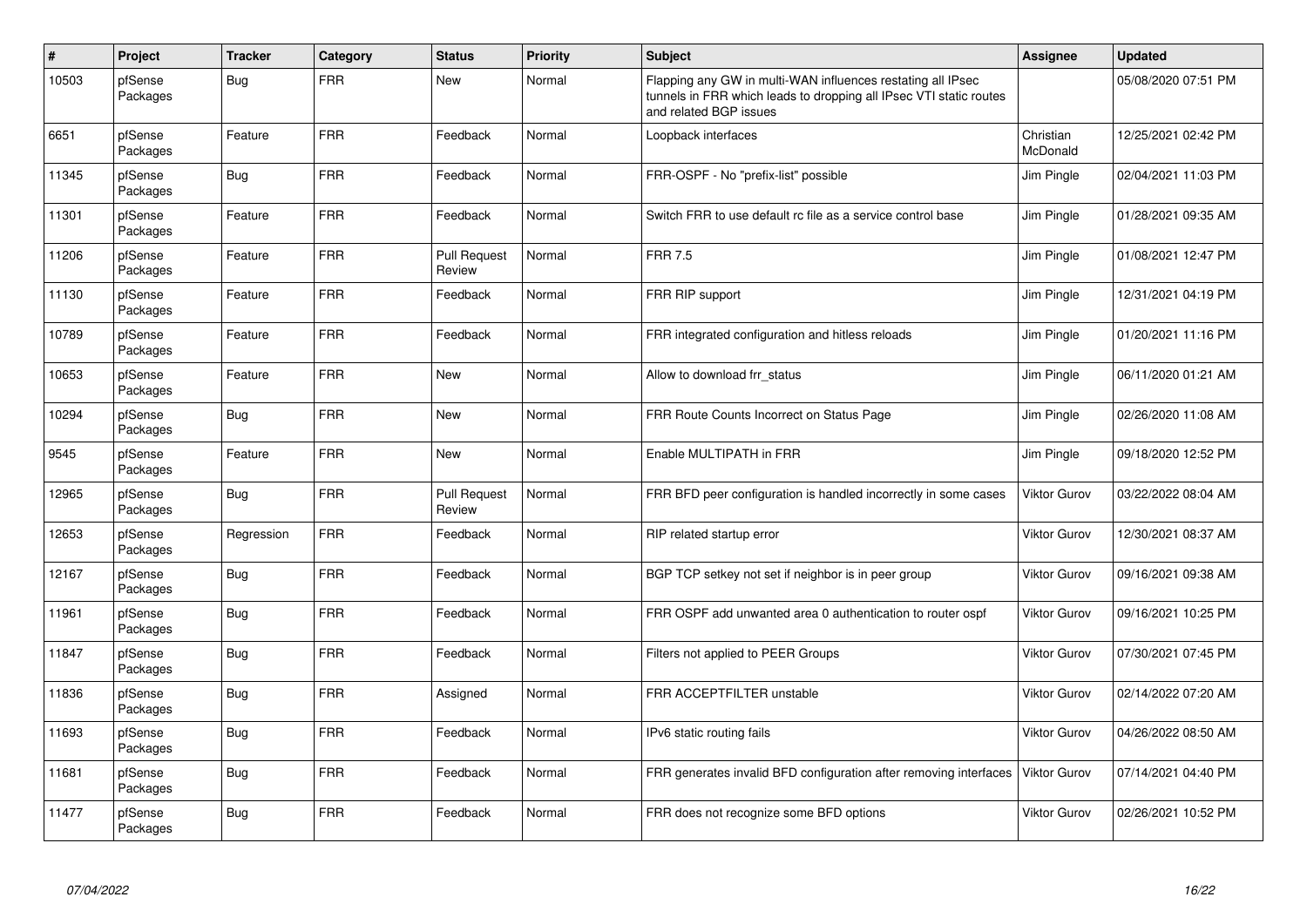| ∦     | Project             | <b>Tracker</b> | Category              | <b>Status</b>                 | <b>Priority</b> | Subject                                                                                                                                        | Assignee            | <b>Updated</b>      |
|-------|---------------------|----------------|-----------------------|-------------------------------|-----------------|------------------------------------------------------------------------------------------------------------------------------------------------|---------------------|---------------------|
| 11404 | pfSense<br>Packages | <b>Bug</b>     | <b>FRR</b>            | Feedback                      | Normal          | Incorrect prefix/access lists migration on update                                                                                              | <b>Viktor Gurov</b> | 02/18/2021 09:49 AM |
| 13295 | pfSense             | <b>Bug</b>     | Gateway<br>Monitoring | <b>Pull Request</b><br>Review | Normal          | Incorrect function parameters for "get_dpinger_status()" call in<br>`qwlb.inc``                                                                |                     | 06/28/2022 12:01 PM |
| 13242 | pfSense             | Feature        | Gateway<br>Monitoring | <b>New</b>                    | Normal          | Enhancements to static route creation/deletion for dpinger monitor<br>IP <sub>s</sub>                                                          |                     | 06/03/2022 11:20 AM |
| 13076 | pfSense             | Bug            | Gateway<br>Monitoring | New                           | Normal          | Marking a gateway as down does not affect IPsec entries using<br>gateway groups                                                                |                     | 06/28/2022 12:01 PM |
| 11960 | pfSense             | Bug            | Gateway<br>Monitoring | Feedback                      | Normal          | Gateway Monitoring Traffic Goes Out Default Gateway                                                                                            |                     | 12/20/2021 05:43 AM |
| 7671  | pfSense             | Feature        | Gateway<br>Monitoring | <b>New</b>                    | Normal          | Gateway Monitoring Via Custom Script or Telnet.                                                                                                |                     | 09/18/2020 02:59 PM |
| 12811 | pfSense             | Bug            | Gateway<br>Monitoring | <b>New</b>                    | Normal          | Services are not restarted when PPP interfaces connect                                                                                         | Jim Pingle          | 06/30/2022 03:18 AM |
| 6333  | pfSense             | <b>Bug</b>     | Gateway<br>Monitoring | Confirmed                     | Normal          | Bootup starts/restarts dpinger multiple times                                                                                                  | Luiz Souza          | 11/16/2020 01:11 PM |
| 12920 | pfSense             | <b>Bug</b>     | Gateway<br>Monitoring | <b>Pull Request</b><br>Review | Normal          | Gateway behavior differs when the gateway does not exist in<br>config.xml                                                                      | Viktor Gurov        | 06/28/2022 12:01 PM |
| 3132  | pfSense             | <b>Bug</b>     | Gateway<br>Monitoring | In Progress                   | Normal          | Gateway events for IPv6 affect IPv4 services and vice versa                                                                                    | <b>Viktor Gurov</b> | 06/28/2022 12:01 PM |
| 13328 | pfSense Plus        | <b>Bug</b>     | Gateways              | <b>New</b>                    | Normal          | Wireguard Site-to-Site broken after upgrade to 22.05                                                                                           |                     | 07/03/2022 02:58 AM |
| 13320 | pfSense Plus        | Bug            | Gateways              | <b>New</b>                    | Normal          | IP aliases with a CARP VIP parent are not available as VIP<br>choices for gateway groups                                                       |                     | 06/29/2022 02:03 PM |
| 12857 | pfSense             | <b>Bug</b>     | Gateways              | <b>New</b>                    | Normal          | Firewall gateway goes away when making changes to Bridge0<br>device                                                                            |                     | 02/27/2022 11:20 AM |
| 12764 | pfSense             | <b>Bug</b>     | Gateways              | <b>New</b>                    | Normal          | VTI gateway status is pending after assigning the VTI interface                                                                                |                     | 02/07/2022 05:41 AM |
| 12077 | pfSense             | Feature        | Gateways              | <b>New</b>                    | Normal          | Allow stick-connections per gateway group                                                                                                      |                     | 06/24/2021 08:45 AM |
| 9650  | pfSense             | <b>Bug</b>     | Gateways              | <b>New</b>                    | Normal          | IPv6 connection drops (ir-)regular on Kabelvodafone (German<br>cable ISP)                                                                      |                     | 07/27/2019 07:14 AM |
| 8343  | pfSense             | <b>Bug</b>     | Gateways              | <b>New</b>                    | Normal          | Gateway Routes (Default Routes) not removed in Kernel when<br>removed from GUI                                                                 |                     | 05/14/2020 01:22 AM |
| 12942 | pfSense             | <b>Bug</b>     | Gateways              | <b>New</b>                    | Normal          | Code to kill states for old gateway when reconnecting an interface<br>is incorrect                                                             | Jim Pingle          | 06/28/2022 12:01 PM |
| 10875 | pfSense             | Bug            | Gateways              | New                           | Normal          | PPP periodic reset does not fully restore gateway group<br>round-robin functionality                                                           | Luiz Souza          | 11/05/2020 07:44 AM |
| 11570 | pfSense             | Regression     | Gateways              | <b>Pull Request</b><br>Review | Normal          | Gateway monitoring services is not always restarted on interface<br>events, which may prevent a WAN from recovering back to an<br>online state | Viktor Gurov        | 06/28/2022 12:01 PM |
| 12570 | pfSense Docs        | Correction     | General               | New                           | Normal          | Active appliance list missing 6100                                                                                                             |                     | 12/06/2021 11:41 AM |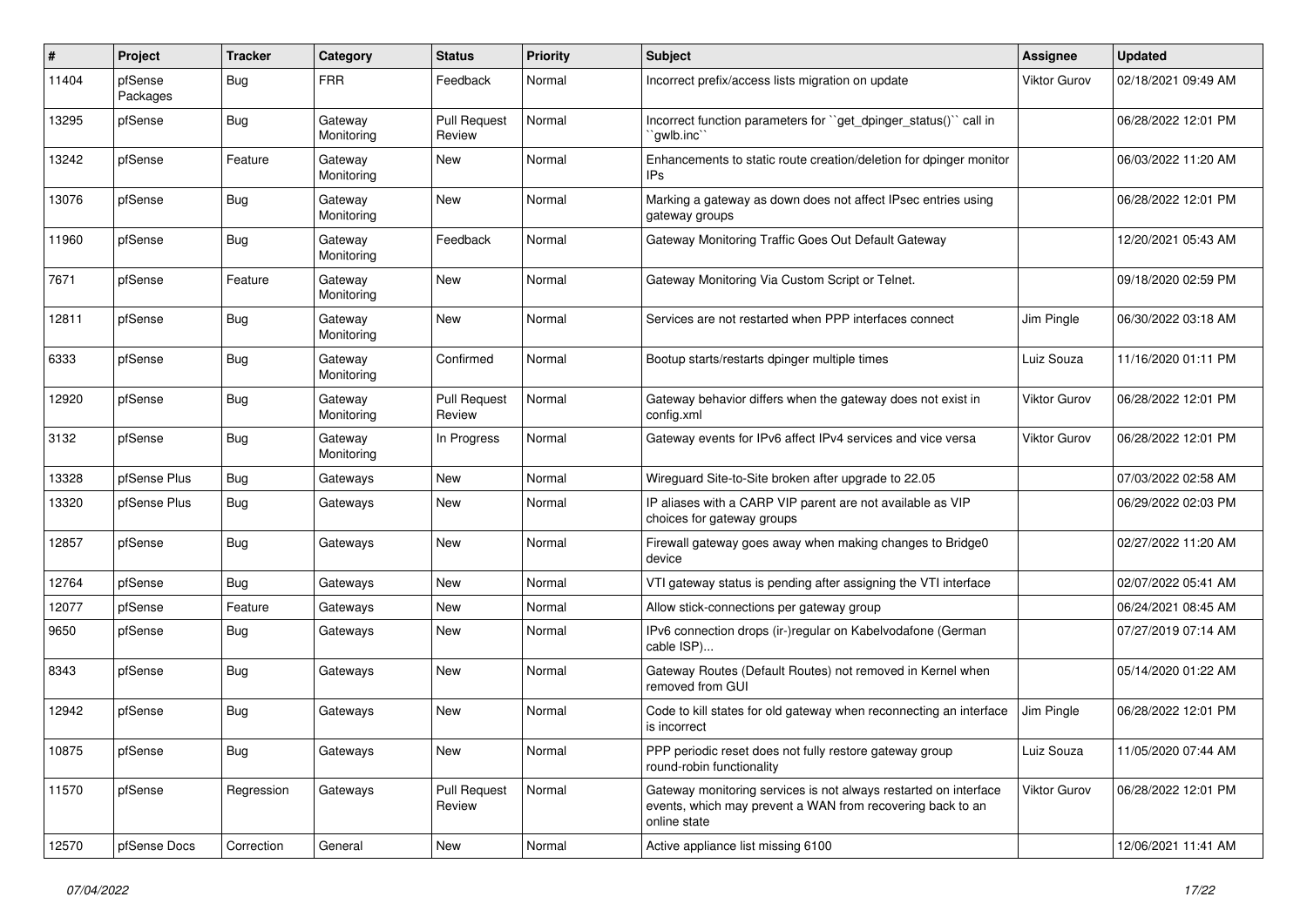| #     | Project             | <b>Tracker</b> | Category | <b>Status</b> | <b>Priority</b> | <b>Subject</b>                                                                                      | Assignee   | <b>Updated</b>      |
|-------|---------------------|----------------|----------|---------------|-----------------|-----------------------------------------------------------------------------------------------------|------------|---------------------|
| 10821 | pfSense Docs        | Correction     | General  | New           | Normal          | Use neutral language alternatives                                                                   | Jim Pingle | 09/23/2020 10:43 AM |
| 9370  | pfSense Docs        | Correction     | General  | In Progress   | Normal          | Update old screenshots                                                                              | Jim Pingle | 12/03/2021 09:55 AM |
| 13022 | pfSense<br>Packages | Bug            | haproxy  | Feedback      | Normal          | HAProxy - Sub Frontends ignore Client verification CA certificates                                  |            | 04/06/2022 12:55 PM |
| 12465 | pfSense<br>Packages | Feature        | haproxy  | New           | Normal          | Add forwardfor advanced usecases                                                                    |            | 10/16/2021 07:35 PM |
| 12427 | pfSense<br>Packages | Todo           | haproxy  | New           | Normal          | ha-proxy: action order in the GUI is not keeped in the resulting<br>ha-proxy configuration          |            | 10/06/2021 07:02 AM |
| 11036 | pfSense<br>Packages | <b>Bug</b>     | haproxy  | New           | Normal          | <b>HAproxy ACL</b>                                                                                  |            | 02/11/2022 11:27 AM |
| 10936 | pfSense<br>Packages | <b>Bug</b>     | haproxy  | Feedback      | Normal          | both haproxy/haproxy-devel non-existent option lb-agent-chk                                         |            | 04/21/2022 12:40 PM |
| 9599  | pfSense<br>Packages | Feature        | haproxy  | New           | Normal          | Support for "peers" in HAproxy                                                                      |            | 06/25/2019 01:47 AM |
| 9500  | pfSense<br>Packages | Bug            | haproxy  | New           | Normal          | HAproxy does not delete non-applicable action config                                                |            | 01/18/2022 06:28 AM |
| 9261  | pfSense<br>Packages | Bug            | haproxy  | <b>New</b>    | Normal          | haproxy GUI failure                                                                                 |            | 01/08/2019 12:41 PM |
| 9077  | pfSense<br>Packages | Feature        | haproxy  | <b>New</b>    | Normal          | haproxy UI: Add seperator lines                                                                     |            | 10/29/2018 06:06 AM |
| 8982  | pfSense<br>Packages | Feature        | haproxy  | New           | Normal          | HAproxy ACL support for map in configuration UI                                                     |            | 06/25/2019 01:49 AM |
| 8902  | pfSense<br>Packages | <b>Bug</b>     | haproxy  | New           | Normal          | HAproxy package not use custom DNS for lookup on apply new<br>config                                |            | 09/16/2018 08:16 AM |
| 8869  | pfSense<br>Packages | Feature        | haproxy  | <b>New</b>    | Normal          | HAproxy should use RFC 7919 DH parameter files                                                      |            | 10/17/2018 10:46 AM |
| 8232  | pfSense<br>Packages | Feature        | haproxy  | <b>New</b>    | Normal          | different ssl options based on the sni name                                                         |            | 01/30/2019 10:36 AM |
| 8213  | pfSense<br>Packages | Bug            | haproxy  | <b>New</b>    | Normal          | acl src file not populated from alias                                                               |            | 12/21/2017 02:02 PM |
| 8121  | pfSense<br>Packages | Feature        | haproxy  | New           | Normal          | haproxy, allow to generate backends even they don't seem to be<br>used                              |            | 11/23/2017 04:04 AM |
| 7686  | pfSense<br>Packages | Feature        | haproxy  | <b>New</b>    | Normal          | Add option in HAProxy to configure SSL defaults based on the<br>Mozilla SSL Configuration Generator |            | 08/16/2019 01:09 PM |
| 7462  | pfSense<br>Packages | Bug            | haproxy  | New           | Normal          | HAproxy not rebinding properly after WAN DHCP IP change                                             |            | 01/11/2018 09:15 AM |
| 7039  | pfSense<br>Packages | Bug            | haproxy  | Feedback      | Normal          | HAProxy backend configuration does not handle intermediate CAs<br>properly                          |            | 04/21/2022 12:40 PM |
| 6861  | pfSense<br>Packages | Bug            | haproxy  | New           | Normal          | Ha-Proxy duplicated backend used in place of original backend                                       |            | 02/18/2019 05:30 PM |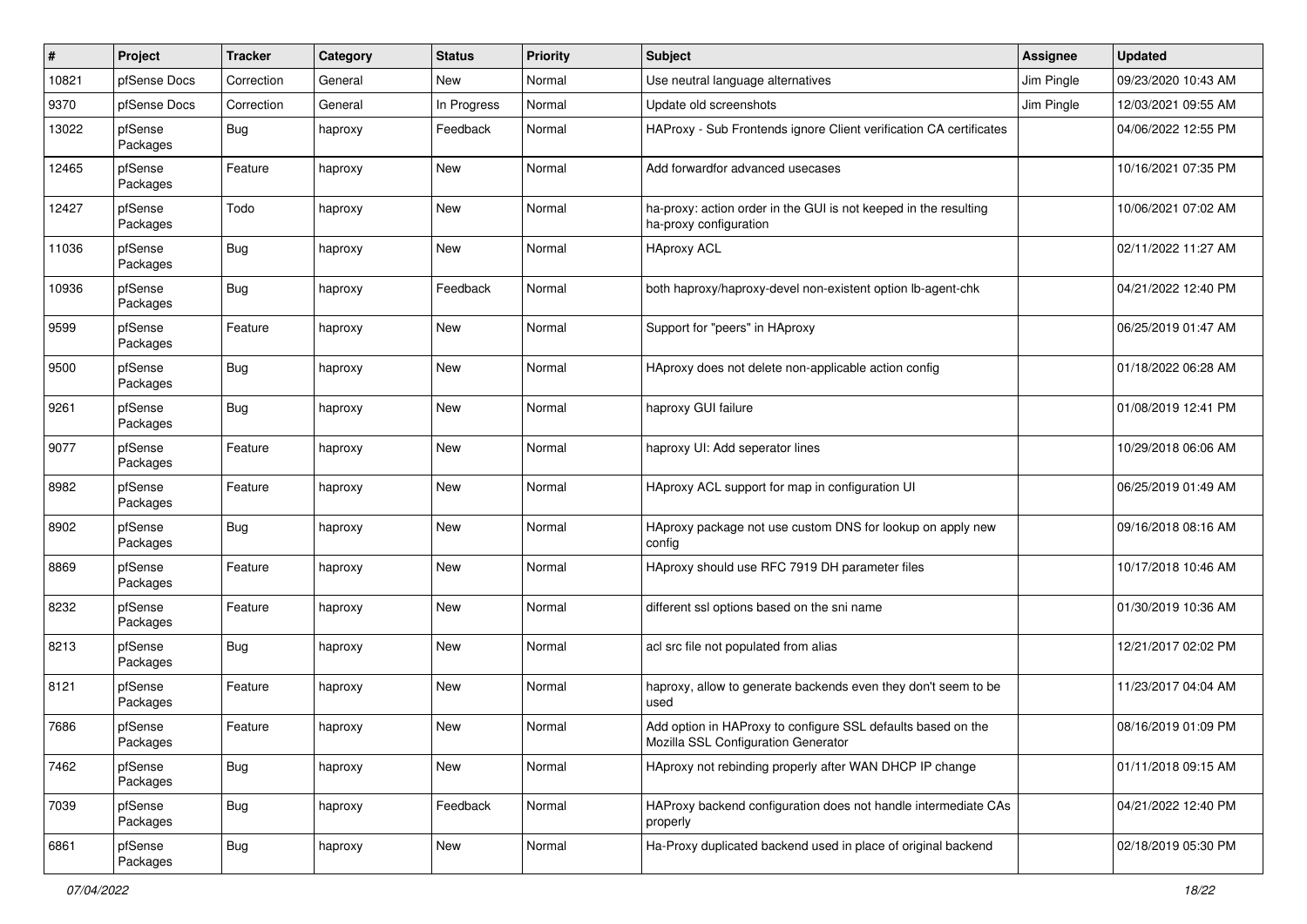| #     | Project             | <b>Tracker</b>     | Category                 | <b>Status</b> | <b>Priority</b> | <b>Subject</b>                                                                                     | Assignee            | <b>Updated</b>      |
|-------|---------------------|--------------------|--------------------------|---------------|-----------------|----------------------------------------------------------------------------------------------------|---------------------|---------------------|
| 6784  | pfSense<br>Packages | Bug                | haproxy                  | New           | Normal          | HAProxy version .48 will not use URL Table Alias for front end<br>listener                         |                     | 02/18/2019 05:32 PM |
| 9335  | pfSense<br>Packages | Bug                | haproxy                  | Feedback      | Normal          | Stored XSS in HAProxy / haproxy listeners edit.php                                                 | Jim Pingle          | 02/18/2019 09:35 AM |
| 11937 | pfSense<br>Packages | Bug                | haproxy                  | Feedback      | Normal          | HAproxy "Use Client-IP" option breaks Captive Portal                                               | <b>Viktor Gurov</b> | 06/22/2021 08:48 AM |
| 11756 | pfSense<br>Packages | Bug                | haproxy                  | Feedback      | Normal          | HaProxy does not transfer backend states during reload                                             | <b>Viktor Gurov</b> | 07/14/2021 01:21 PM |
| 11491 | pfSense<br>Packages | Bug                | haproxy                  | Feedback      | Normal          | haproxy-devel v0.62_2 - startup error 'httpchk'                                                    | Viktor Gurov        | 06/22/2021 08:46 AM |
| 10779 | pfSense<br>Packages | Feature            | haproxy                  | Feedback      | Normal          | <b>HAProxy SSL/TLS Compatibility Mode</b>                                                          | Viktor Gurov        | 04/22/2022 02:20 AM |
| 10739 | pfSense<br>Packages | Feature            | haproxy                  | Feedback      | Normal          | Update HAproxy-devel package to 2.2 and HAproxy to 2.0                                             | <b>Viktor Gurov</b> | 10/03/2021 03:53 PM |
| 12861 | pfSense Docs        | Correction         | Hardware                 | New           | Normal          | pfSense hardware tuning guide references obsolete interface<br>loader variable & buffer limits     |                     | 02/23/2022 05:31 PM |
| 12659 | pfSense Docs        | Todo               | Hardware                 | New           | Normal          | Feedback on Hardware - Hardware Tuning and Troubleshooting<br>- Flow Control for ix                |                     | 01/16/2022 10:22 AM |
| 12597 | pfSense Docs        | <b>New Content</b> | Hardware                 | New           | Normal          | How to reset IPMI settings and password for Netgate appliances                                     |                     | 05/07/2022 12:33 PM |
| 12461 | pfSense Docs        | Todo               | Hardware                 | New           | Normal          | Improve macOS Serial Command Instructions                                                          |                     | 10/15/2021 03:47 PM |
| 12237 | pfSense Docs        | Todo               | Hardware                 | New           | Normal          | Feedback on Hardware - Hardware Tuning and Troubleshooting                                         |                     | 08/10/2021 03:13 AM |
| 13206 | pfSense Plus        | Bug                | Hardware / Drivers       | New           | Normal          | SG-3100 LED GPIO hangs                                                                             |                     | 06/11/2022 07:01 PM |
| 13003 | pfSense             | Bug                | Hardware / Drivers       | New           | Normal          | Malicious Driver Detection event on ixl driver                                                     |                     | 06/25/2022 05:00 PM |
| 12821 | pfSense             | Regression         | Hardware / Drivers       | Confirmed     | Normal          | Intel e1000 driver (em & igb) cannot pass VLAN0 tagged packets                                     |                     | 07/02/2022 09:01 PM |
| 12534 | pfSense Plus        | Feature            | Hardware / Drivers       | New           | Normal          | Generate a ISO Image for Remote Restore of pfSense Plus on the<br>XG-1537 and 1541 units with IPMI |                     | 05/30/2022 10:28 AM |
| 12300 | pfSense             | Feature            | Hardware / Drivers       | <b>New</b>    | Normal          | Add Aquantia Atlantic driver to pfsense                                                            |                     | 09/14/2021 06:49 AM |
| 11876 | pfSense             | Feature            | Hardware / Drivers       | New           | Normal          | OpenSSL does not use QAT acceleration on pfSense Plus<br>21.02-RELEASE-p1 or 21.05-DEVELOPMENT     |                     | 05/03/2021 08:02 AM |
| 11770 | pfSense Plus        | <b>Bug</b>         | Hardware / Drivers       | <b>New</b>    | Normal          | Pantech UML295 USB Modem No Longer Functional                                                      |                     | 04/01/2021 11:28 AM |
| 11732 | pfSense Plus        | Feature            | Hardware / Drivers       | <b>New</b>    | Normal          | Add VXLAN Support to pfSense Plus                                                                  |                     | 03/15/2022 02:35 AM |
| 11731 | pfSense             | Bug                | Hardware / Drivers   New |               | Normal          | Missing support for Realtek USB NICs                                                               |                     | 03/30/2021 04:32 AM |
| 10805 | pfSense             | Feature            | Hardware / Drivers       | New           | Normal          | Intel QAT (QuickAssist) encryption support for PfSense                                             |                     | 07/31/2020 03:13 PM |
| 10621 | pfSense             | Feature            | Hardware / Drivers       | Feedback      | Normal          | Update system.inc/system_identify_specific_platform() update to<br>accommodate AWS, Azure and GCP  |                     | 06/02/2020 03:16 PM |
| 10584 | pfSense             | <b>Bug</b>         | Hardware / Drivers       | New           | Normal          | SG-3100 with M.2: shutdown instead of reboot                                                       |                     | 07/21/2020 03:08 AM |
| 10577 | pfSense             | <b>Bug</b>         | Hardware / Drivers       | Feedback      | Normal          | intel x553 (c3000 chipset) loading x520 driver                                                     |                     | 05/28/2020 03:59 AM |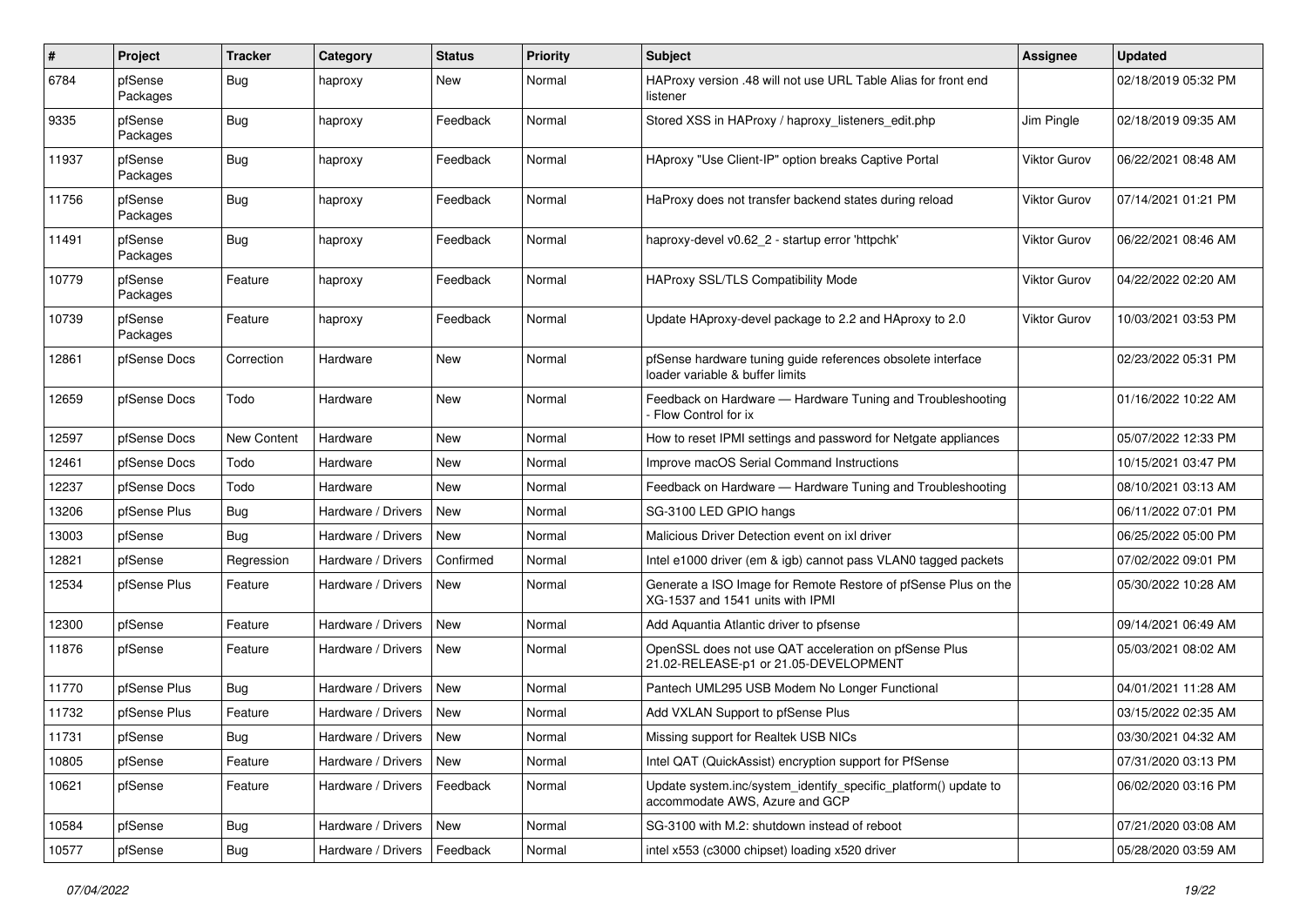| #     | Project      | <b>Tracker</b>     | Category                   | <b>Status</b> | <b>Priority</b> | <b>Subject</b>                                                                               | Assignee      | <b>Updated</b>      |
|-------|--------------|--------------------|----------------------------|---------------|-----------------|----------------------------------------------------------------------------------------------|---------------|---------------------|
| 9800  | pfSense      | Feature            | Hardware / Drivers         | New           | Normal          | Add toggle for net.isr.dispatch=deferred in GUI                                              |               | 09/29/2019 06:18 AM |
| 9094  | pfSense      | <b>Bug</b>         | Hardware / Drivers         | Assigned      | Normal          | MBT console settings are not forced to video console                                         |               | 11/07/2018 10:23 AM |
| 7720  | pfSense      | Feature            | Hardware / Drivers         | New           | Normal          | Add general watchdog kernel modules (like ichwd) and watchdogd<br>support in the GUI.        |               | 08/19/2019 01:20 PM |
| 6574  | pfSense      | Feature            | Hardware / Drivers         | <b>New</b>    | Normal          | Support USB RNDIS network interfaces                                                         |               | 08/20/2019 08:46 AM |
| 8309  | pfSense      | Feature            | Hardware / Drivers         | <b>New</b>    | Normal          | Include apuled driver to add support for LEDs on PC Engines APU<br>boards                    | Darryn Storm  | 08/20/2019 08:47 AM |
| 8324  | pfSense      | <b>Bug</b>         | Hardware / Drivers         | New           | Normal          | bxe cards require promisc for OSPF                                                           | Luiz Souza    | 05/25/2020 03:19 PM |
| 7212  | pfSense      | Feature            | Hardware / Drivers         | <b>New</b>    | Normal          | Provide Driver for SG-1000 Crypto Accelerator                                                | Luiz Souza    | 08/20/2019 08:46 AM |
| 12411 | pfSense Docs | Todo               | High Availability          | New           | Normal          | Feedback on High Availability - pfSense XML-RPC Config Sync<br>Overview                      |               | 09/29/2021 10:39 AM |
| 11739 | pfSense Docs | New Content        | <b>High Availability</b>   | New           | Normal          | Manual Outbound NAT rules in HA setup                                                        |               | 07/09/2021 08:26 AM |
| 11714 | pfSense Docs | <b>New Content</b> | <b>High Availability</b>   | New           | Normal          | Feedback on Troubleshooting - Troubleshooting High Availability<br><b>DHCP Failover</b>      |               | 03/21/2021 05:58 PM |
| 13277 | pfSense      | Bug                | <b>IGMP Proxy</b>          | New           | Normal          | IGMP Proxy webConfigurator Page Always Produces Error                                        |               | 06/16/2022 07:50 PM |
| 13276 | pfSense      | <b>Bug</b>         | <b>IGMP Proxy</b>          | New           | Normal          | IGMP Proxy Error Message for Logging Links to System Log<br>Instead of Routing Log           |               | 06/16/2022 07:48 PM |
| 11954 | pfSense      | Feature            | <b>IGMP Proxy</b>          | New           | Normal          | Multicast limits                                                                             |               | 05/25/2021 12:36 AM |
| 11953 | pfSense      | Bug                | <b>IGMP Proxy</b>          | New           | Normal          | XG-1541 crashes when igmpproxy is enabled and network<br>interfaces status change            |               | 05/24/2021 04:55 PM |
| 10150 | pfSense      | <b>Bug</b>         | <b>IGMP Proxy</b>          | New           | Normal          | IGMP Proxy does not scale to hundreds of streams                                             |               | 01/03/2020 02:56 AM |
| 9338  | pfSense      | Bug                | <b>IGMP Proxy</b>          | New           | Normal          | igmpproxy ignoring downstream vlan interface                                                 |               | 02/22/2019 03:48 AM |
| 8711  | pfSense      | <b>Bug</b>         | <b>IGMP Proxy</b>          | New           | Normal          | igmpproxy with PPPoE Interfaces                                                              |               | 07/28/2018 09:21 AM |
| 3862  | pfSense      | Feature            | <b>IGMP Proxy</b>          | New           | Normal          | Allow configuration of IGMP proxy's 'quickleave' parameter from<br>the web interface         |               | 04/05/2016 03:24 AM |
| 3382  | pfSense      | Bug                | <b>IGMP Proxy</b>          | New           | Normal          | IGMPPROXY fails with more than 32 interfaces                                                 |               | 07/12/2016 11:01 PM |
| 12079 | pfSense      | Bug                | <b>IGMP Proxy</b>          | New           | Normal          | IGMPProxy: kernel panic, Sleeping thread owns a non-sleepable<br>lock                        | Mateusz Guzik | 06/28/2022 12:01 PM |
| 13108 | pfSense Docs | Todo               | Installation /<br>Upgrades | New           | Normal          | ZFS filesystem implications                                                                  | Jim Pingle    | 04/27/2022 03:18 PM |
| 12974 | pfSense Plus | Bug                | Installer                  | <b>New</b>    | Normal          | Typing anything into 1100/2100 recovery installer causes process<br>to stop                  |               | 06/05/2022 04:10 PM |
| 12960 | pfSense      | Bug                | Installer                  | <b>New</b>    | Normal          | VGA installer image defaults to serial console, serial console is<br>default in GUI settings |               | 06/28/2022 12:01 PM |
| 12367 | pfSense      | Todo               | Installer                  | <b>New</b>    | Normal          | ZFS: Do not show memstick disk on target list                                                |               | 09/13/2021 07:37 AM |
| 11363 | pfSense      | <b>Bug</b>         | Installer                  | <b>New</b>    | Normal          | Clean Install 2.5.0 fails due to hardware incompability                                      |               | 02/04/2021 11:06 AM |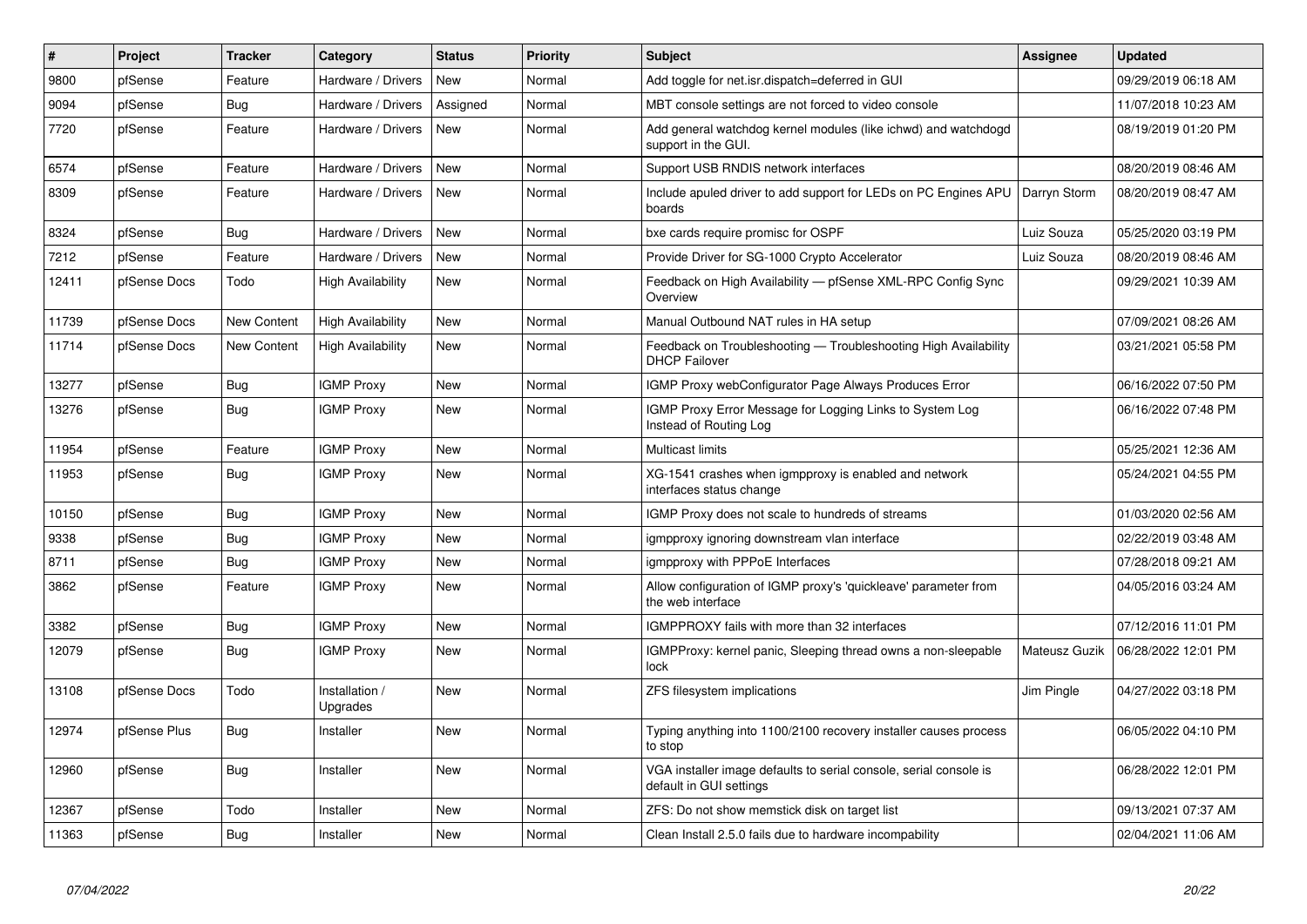| #     | Project | <b>Tracker</b> | Category   | <b>Status</b>                 | <b>Priority</b> | Subject                                                                                                                                                                                         | Assignee | <b>Updated</b>      |
|-------|---------|----------------|------------|-------------------------------|-----------------|-------------------------------------------------------------------------------------------------------------------------------------------------------------------------------------------------|----------|---------------------|
| 8401  | pfSense | Bug            | Installer  | <b>New</b>                    | Normal          | Issues related to keys representing alphabetic characters specific<br>to Scandinavian languages and to some other keys.                                                                         |          | 03/30/2018 11:06 AM |
| 7541  | pfSense | Feature        | Installer  | <b>New</b>                    | Normal          | ZFS Install, add hot spare option                                                                                                                                                               |          | 08/14/2019 09:32 AM |
| 6457  | pfSense | Feature        | Installer  | <b>New</b>                    | Normal          | Allow ability to configure AWS EC2 AMI via userdata                                                                                                                                             |          | 09/21/2020 02:54 PM |
| 13279 | pfSense | <b>Bug</b>     | Interfaces | <b>New</b>                    | Normal          | DHCP config override affects Gateway installation.                                                                                                                                              |          | 06/17/2022 07:25 AM |
| 12926 | pfSense | Bug            | Interfaces | Feedback                      | Normal          | Changing LAGG type on CARP interfaces makes VIPs go to an<br>"init" State                                                                                                                       |          | 03/10/2022 10:52 AM |
| 12679 | pfSense | Feature        | Interfaces | New                           | Normal          | Remind user to update DHCPv6 range when changing interface<br>IPv6 prefix                                                                                                                       |          | 01/12/2022 07:36 AM |
| 12504 | pfSense | Bug            | Interfaces | <b>New</b>                    | Normal          | BCM57412 NetXtreme-E 10Gb RDMA Ethernet controller issue                                                                                                                                        |          | 11/05/2021 04:51 AM |
| 12176 | pfSense | Todo           | Interfaces | <b>Pull Request</b><br>Review | Normal          | Hide WireGuard interfaces on appropriate pages                                                                                                                                                  |          | 08/11/2021 12:52 AM |
| 11872 | pfSense | <b>Bug</b>     | Interfaces | <b>New</b>                    | Normal          | gif interfaces reporting incorrect traffic counters                                                                                                                                             |          | 12/30/2021 04:00 AM |
| 11657 | pfSense | <b>Bug</b>     | Interfaces | <b>New</b>                    | Normal          | netmap_ring_reinit error                                                                                                                                                                        |          | 03/18/2021 10:32 PM |
| 11641 | pfSense | Bug            | Interfaces | <b>New</b>                    | Normal          | On xn based interfaces without the VLANMTU flag the first VLAN<br>tag defined does not follow the parent interface MTU settings. All<br>subsequent VLAN tags follow the parent interface's MTU. |          | 03/09/2021 06:42 PM |
| 11430 | pfSense | <b>Bug</b>     | Interfaces | <b>New</b>                    | Normal          | PHP console spam after Assigning Interfaces                                                                                                                                                     |          | 10/09/2021 10:37 AM |
| 11412 | pfSense | <b>Bug</b>     | Interfaces | <b>New</b>                    | Normal          | LLDPD Package Doesn't Work with Switchports                                                                                                                                                     |          | 02/12/2021 08:12 PM |
| 11335 | pfSense | <b>Bug</b>     | Interfaces | <b>New</b>                    | Normal          | Spoofing the MAC on a LAGG interface does not work for some<br>NIC types.                                                                                                                       |          | 01/29/2021 09:10 AM |
| 11243 | pfSense | Feature        | Interfaces | <b>New</b>                    | Normal          | individual pfctl snort2c tables per interface only blocking IPs for<br>specific interface when a rule triggers in snort/suricata                                                                |          | 01/14/2021 03:02 PM |
| 11056 | pfSense | Feature        | Interfaces | <b>New</b>                    | Normal          | Add option to disable flow-control on interfaces in GUI                                                                                                                                         |          | 11/11/2020 04:41 PM |
| 10890 | pfSense | Feature        | Interfaces | <b>New</b>                    | Normal          | Allow multiple assigned interfaces to track status of a single switch<br>port                                                                                                                   |          | 09/14/2020 07:20 AM |
| 10223 | pfSense | Feature        | Interfaces | <b>New</b>                    | Normal          | Add the ability to create additional loopback interfaces                                                                                                                                        |          | 12/15/2020 04:35 PM |
| 9690  | pfSense | <b>Bug</b>     | Interfaces | <b>New</b>                    | Normal          | Ethernet flow control should be disabled by default                                                                                                                                             |          | 08/19/2019 06:45 PM |
| 9585  | pfSense | <b>Bug</b>     | Interfaces | <b>New</b>                    | Normal          | 6RD: Unable to reach hosts on within same 6rd-domain                                                                                                                                            |          | 08/14/2019 02:39 PM |
| 9464  | pfSense | Feature        | Interfaces | <b>New</b>                    | Normal          | Marvell 6000 -- netgate hardware (e.g.: XG-7100, XG-3100)<br>internal switch LACP support                                                                                                       |          | 04/08/2019 07:58 AM |
| 9384  | pfSense | <b>Bug</b>     | Interfaces | Confirmed                     | Normal          | devd putting "\$" before variable contents when using single quotes                                                                                                                             |          | 04/21/2022 12:39 PM |
| 9241  | pfSense | Bug            | Interfaces | New                           | Normal          | Ethernet link cycles up/down if "auto-negotiate" is explicitly<br>selected in interface configuration                                                                                           |          | 12/31/2018 08:36 PM |
| 8882  | pfSense | Bug            | Interfaces | Incomplete                    | Normal          | Interface assignments lost on reboot                                                                                                                                                            |          | 02/17/2022 02:24 PM |
| 8770  | pfSense | Bug            | Interfaces | New                           | Normal          | QinQ interfaces always show as active                                                                                                                                                           |          | 02/01/2020 09:47 AM |
| 8526  | pfSense | Bug            | Interfaces | New                           | Normal          | DHCP client ignores server replies when 802.1q tagging is used                                                                                                                                  |          | 08/14/2019 10:52 AM |